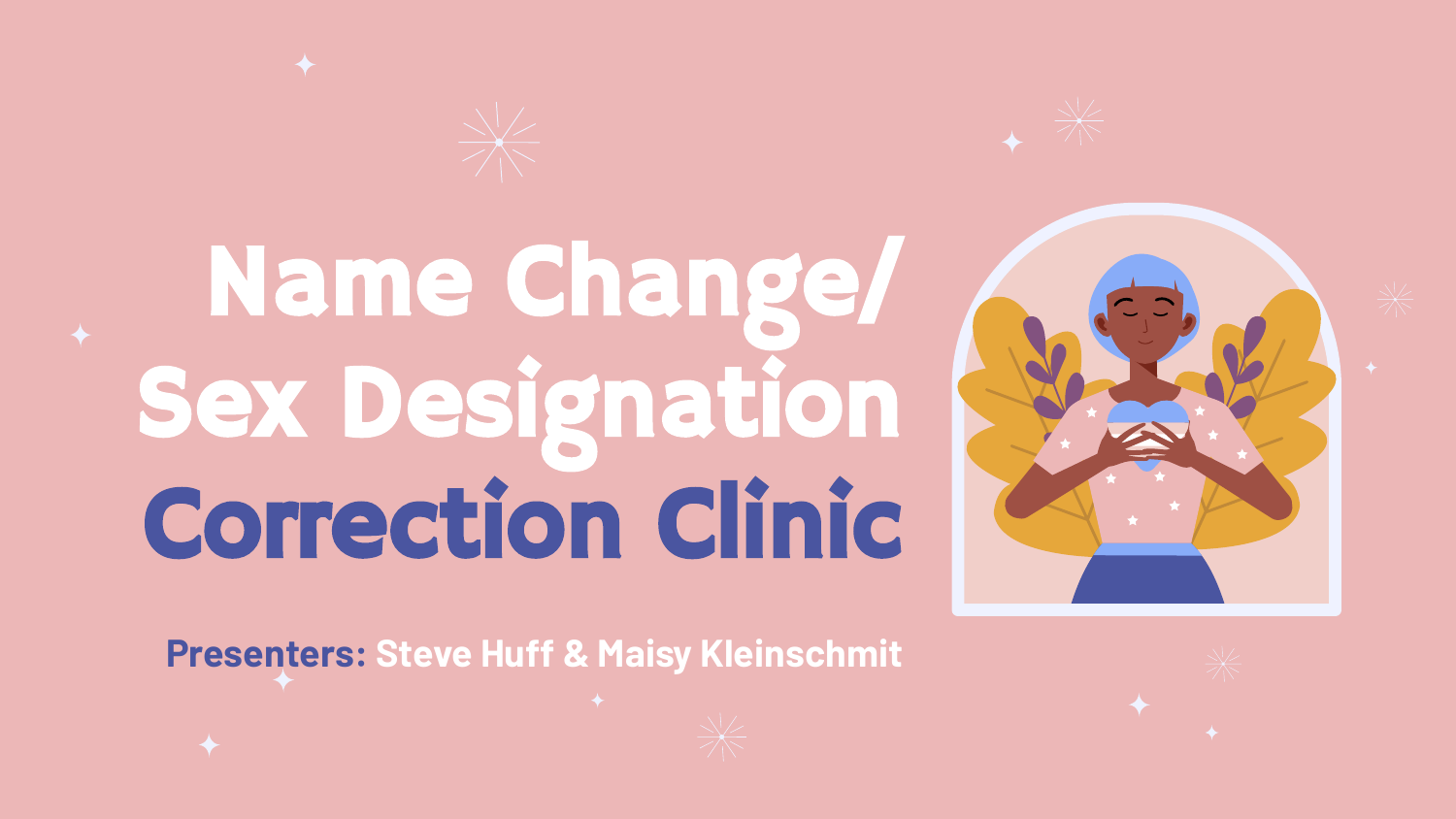# Questions?

**You may type all of your questions in the chat.**

**All questions will be answered at the end of the presentation, unless the question must be answered urgently.**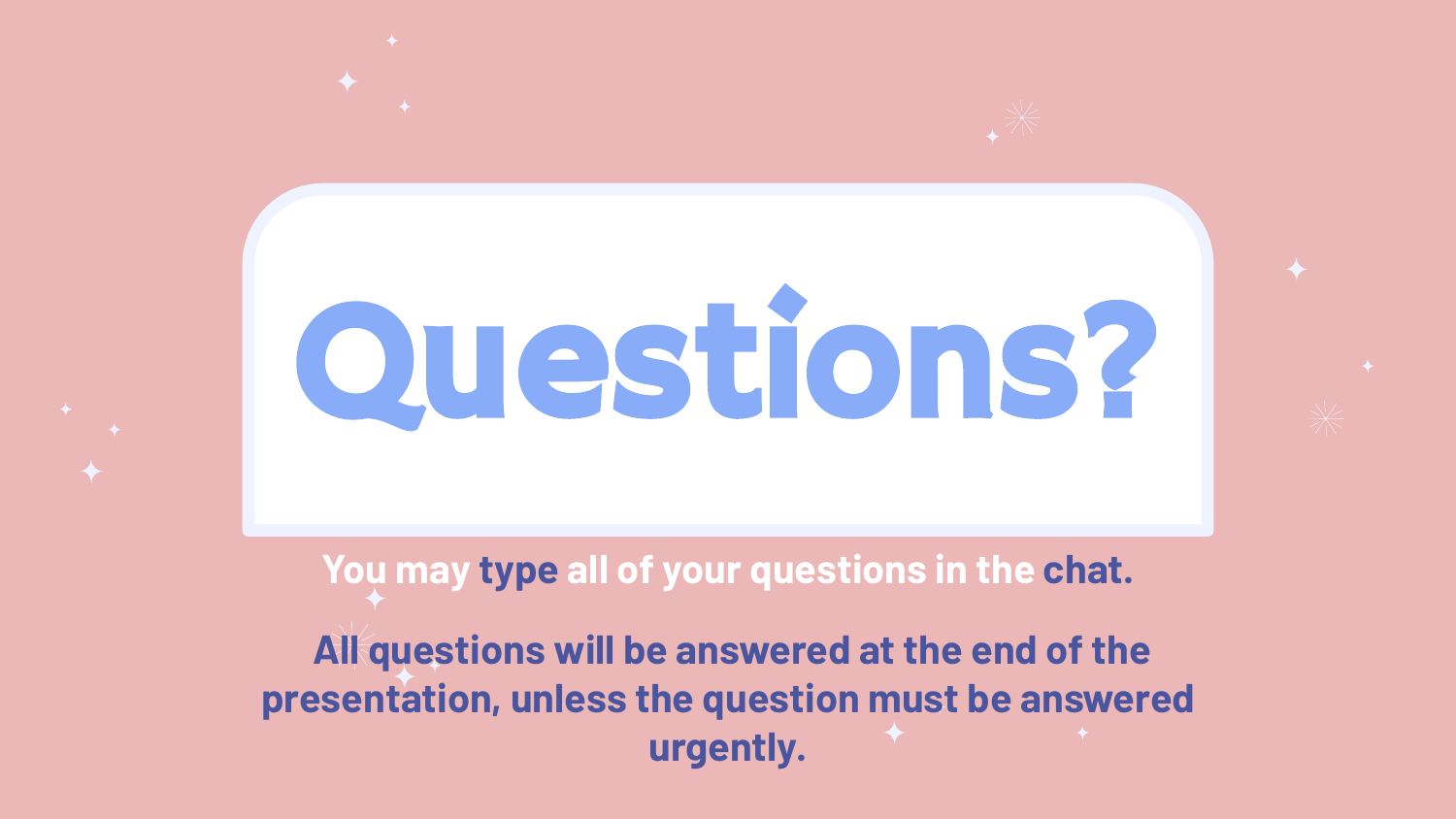**We are NOT giving legal advice or representing anyone but are instead providing some information and resources that people can review and decide if they want to represent themselves or hire counsel of their choice.**

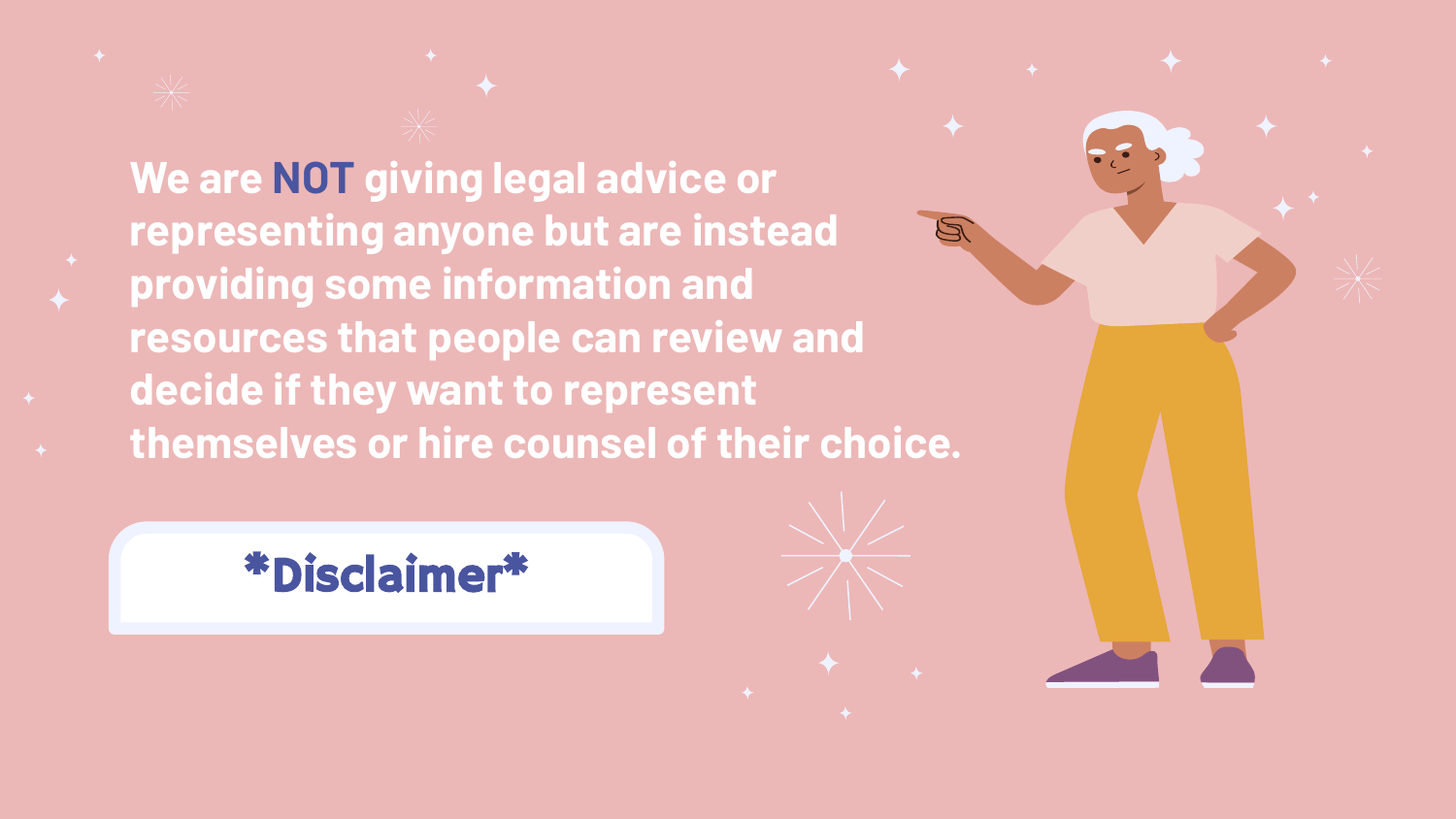

# Whoa!

The process for changing a legal name and updating gender marker depends on where you live, where you were born, this presentation will apply to SD.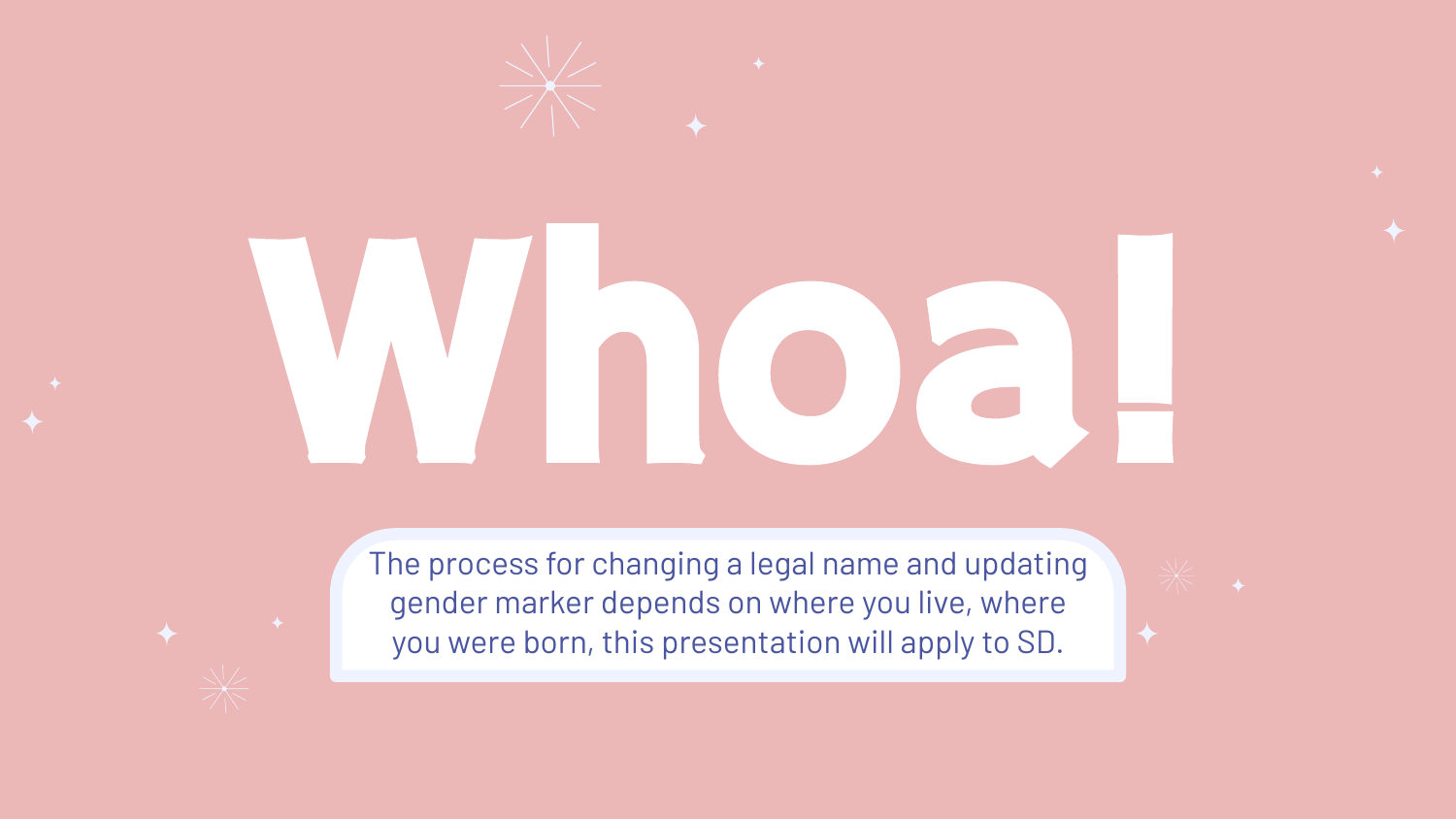### Table of contents



#### Name/Gender Marker

#### **Documents**

Certificate, Driver's

Process Order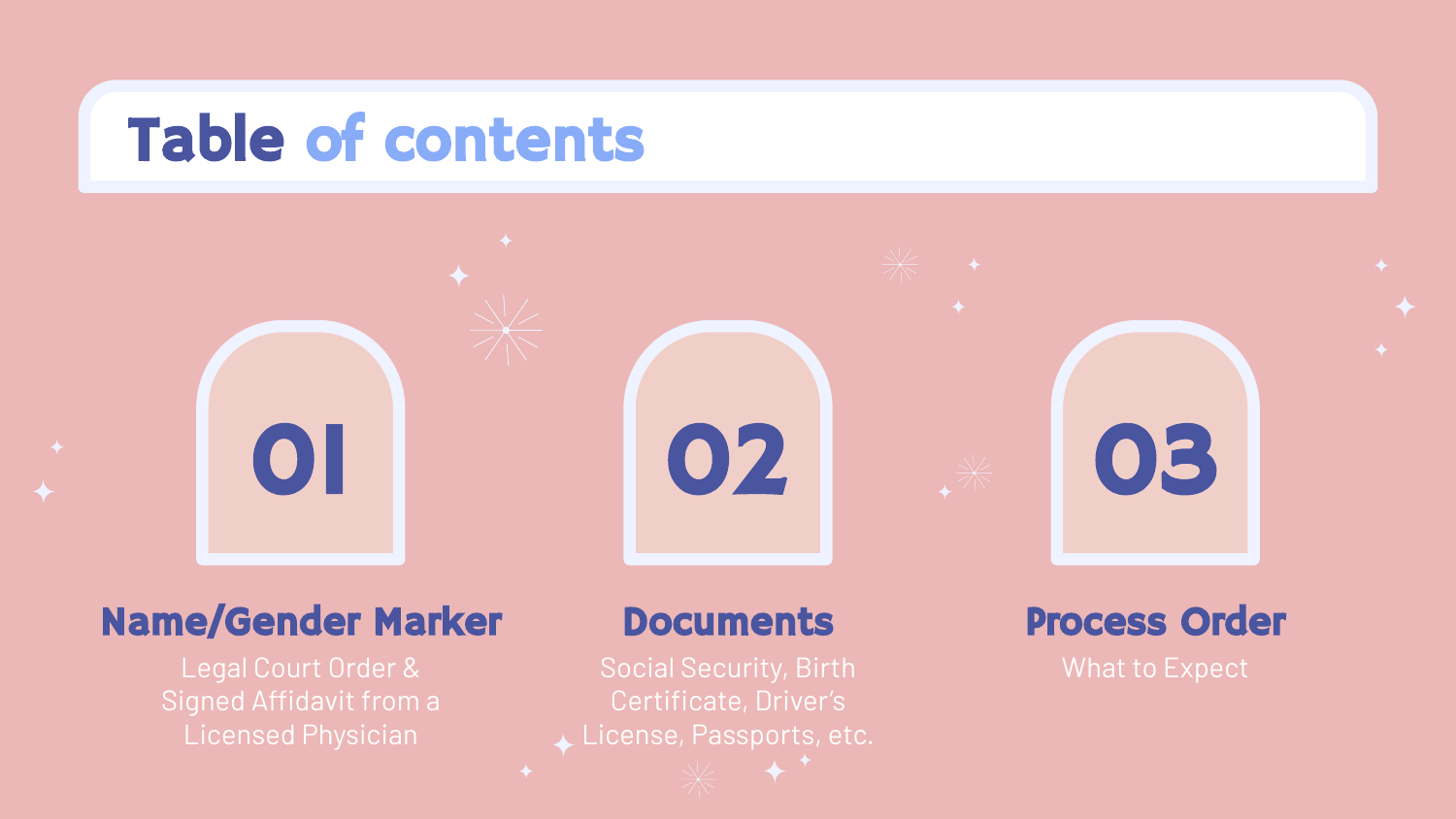

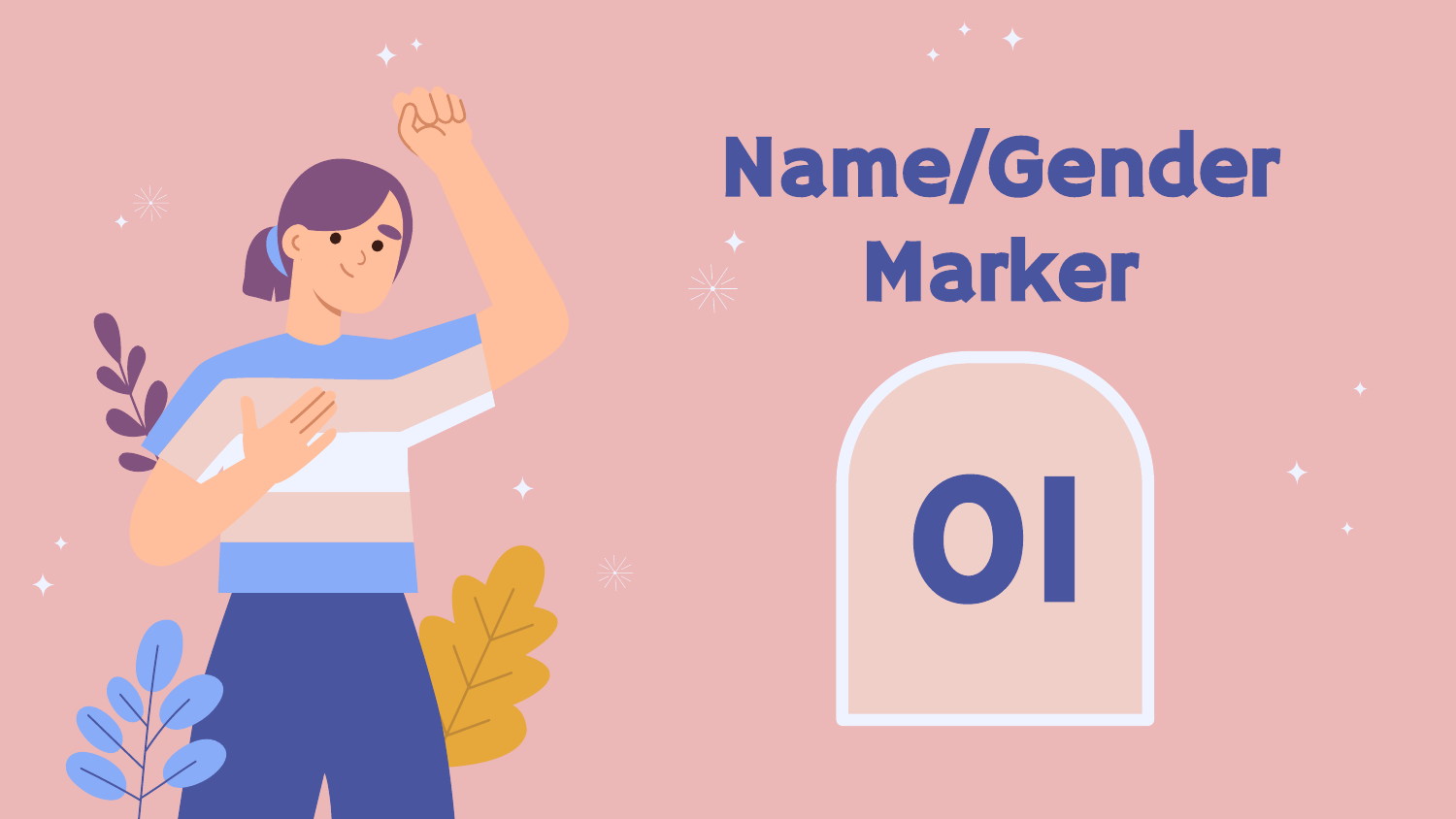## SD Name Change Laws (18+)

#### 18+:

- **●** To obtain a legal name change in South Dakota, an applicant must submit a petition to the court. The applicant must publish notice of the hearing and petition details in a legal newspaper once a week for four weeks. (S.D. Codified Laws §§ 21-37-1 to 21-37-10)
- **•** The purpose of the law is to ensure the legal name change is not to defraud creditors.
- **●** Judges will look for residency to be sure they have jurisdiction to proceed.
- **●** Public notice: Can be in any legal county paper. For example in Minnehaha county- Garretson Newspaper would be acceptable.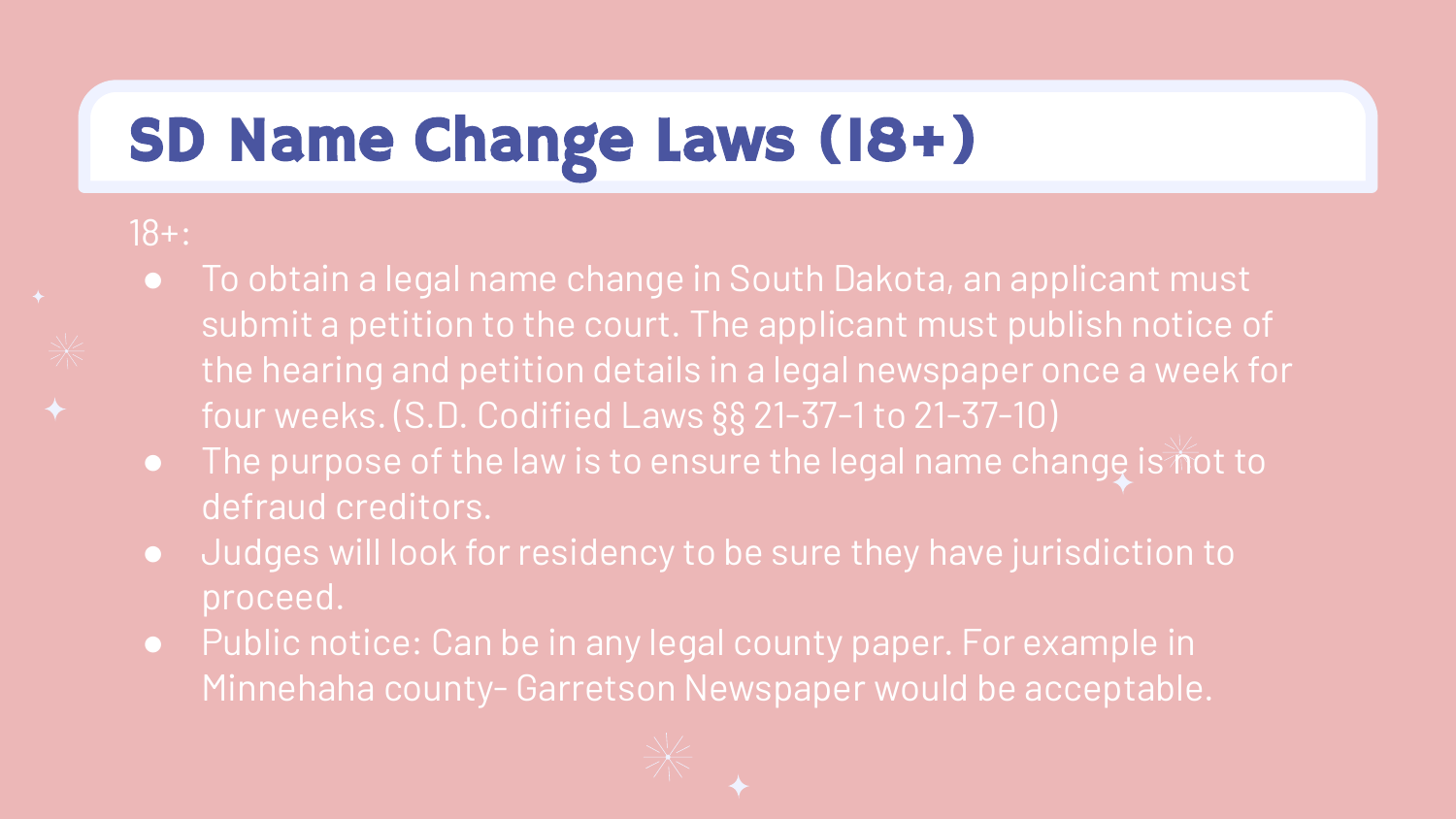## SD Name Change Laws (18+)

- **●** Find paperwork on the website:
	- Instructions:
	- [https://ujs.sd.gov/media/forms/namechange/UJS-024\\_Instruct](https://ujs.sd.gov/media/forms/namechange/UJS-024_Instructions_for_Change_of_Name.pdf) [ions\\_for\\_Change\\_of\\_Name.pdf](https://ujs.sd.gov/media/forms/namechange/UJS-024_Instructions_for_Change_of_Name.pdf)
- **●** Fill out paperwork
	- Application:
- 
- [https://ujs.sd.gov/uploads/forms/namechange/UJS-025\\_Petiti](https://ujs.sd.gov/uploads/forms/namechange/UJS-025_Petition_for_Change_of_Name.pdf) [on\\_for\\_Change\\_of\\_Name.pdf](https://ujs.sd.gov/uploads/forms/namechange/UJS-025_Petition_for_Change_of_Name.pdf)
- **●** Take it to court house with payment and the clerk of courts will set a court date.
- You do not need a lawyer for a name change. Total cost is around \$150 to file the paperwork and put your name in the paper for four weeks.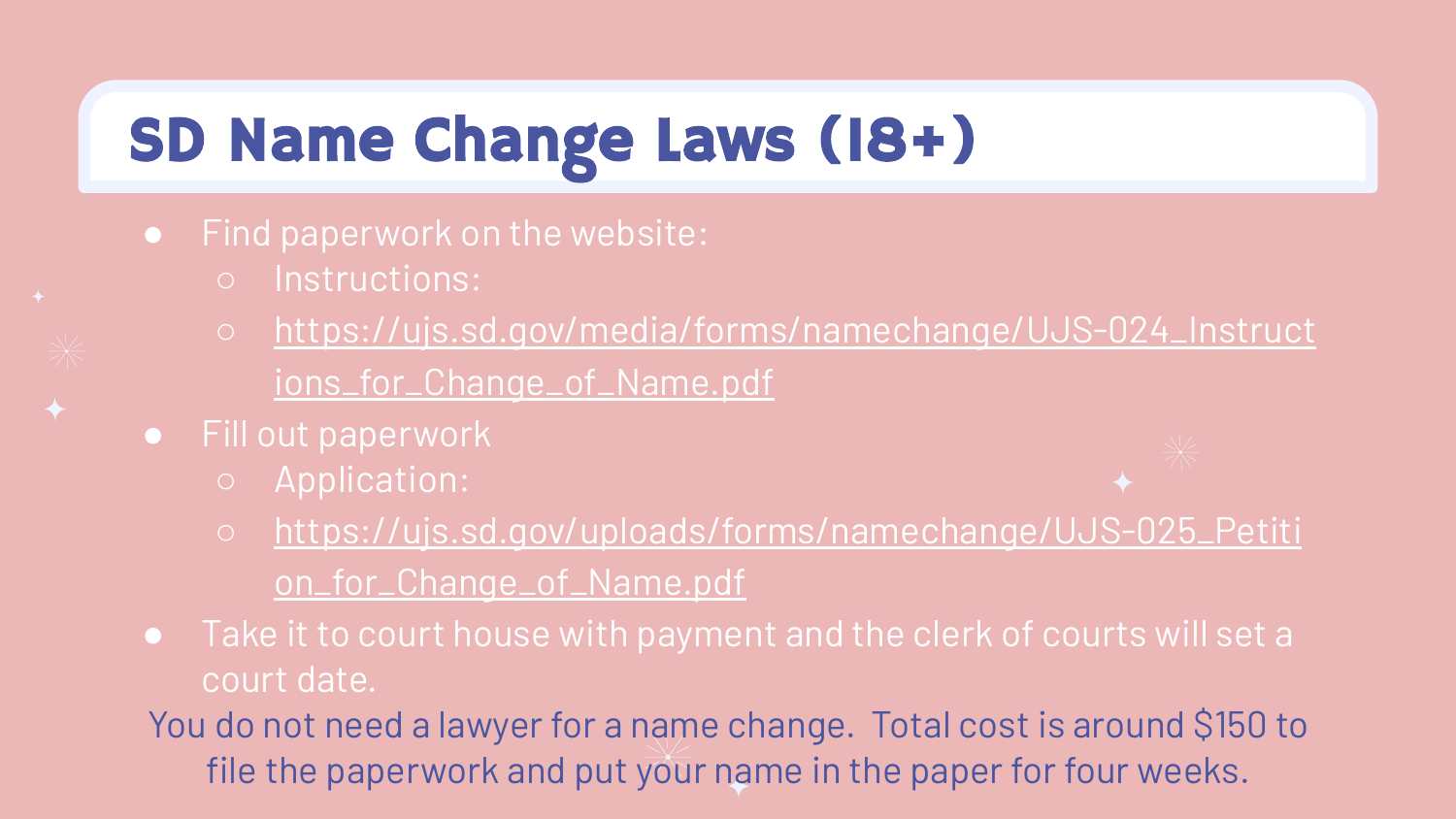## SD Name Change Laws (Under 18)

Minors: (must establish the best interest of child & parental consent)

- **●** A minor may petition for a name change in the same manner as a legal adult, but a guardian or conservator must be appointed to conduct the action. S.D. Codified Laws § 26-1-3
- **●** In addition to these name change requirements, for the name change of a minor, the petitioner must give notice to any parent who is not a party to the petition and whose parental rights have not been terminated. S.D. Codified Laws § 21-37-4
- **●** The petition is excused from the notice, publication, and public hearing requirements if all parents with parental rights consent and the minor if 12 years or older consents. S.D. Codified Law § 21-37-5.1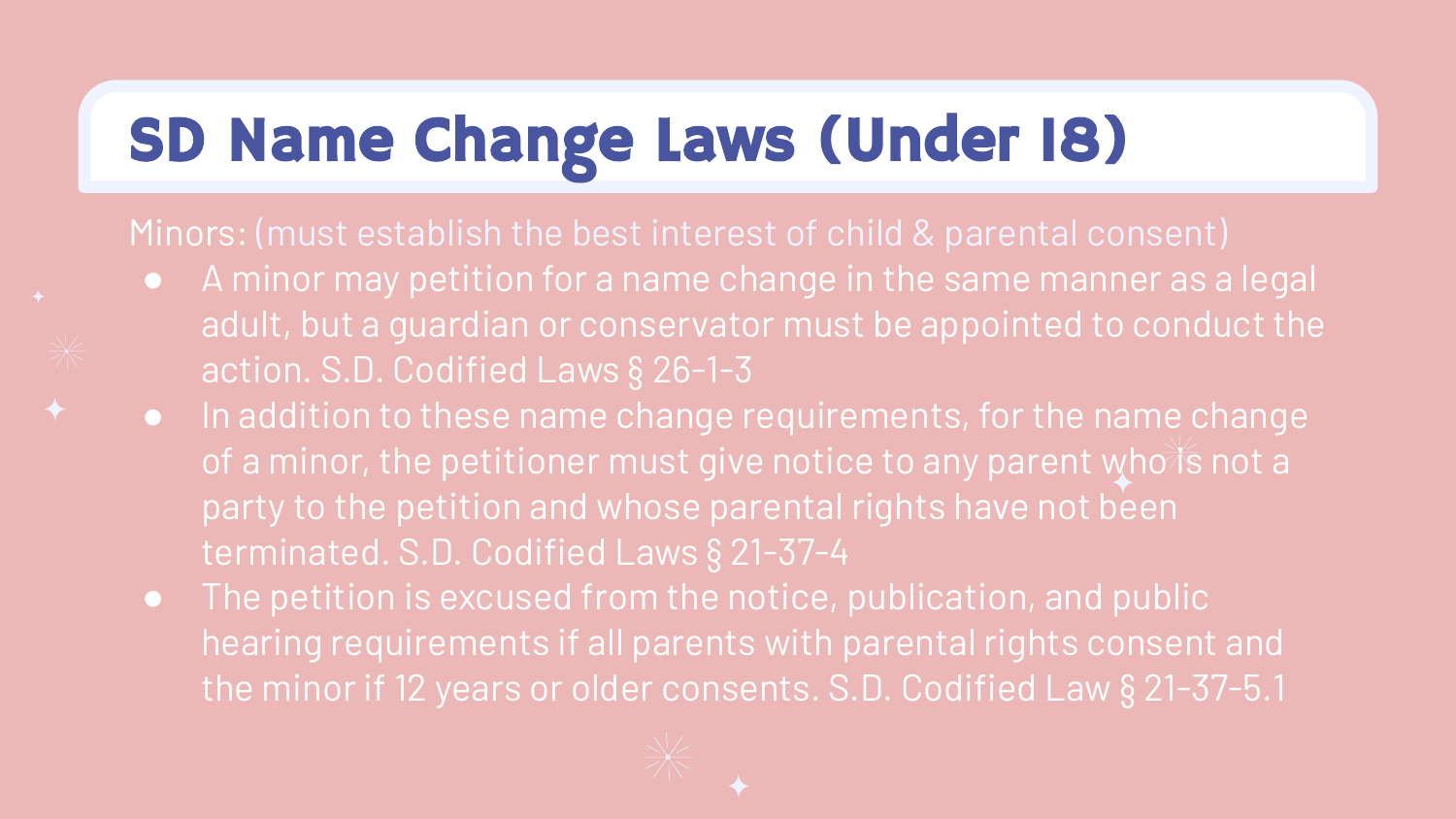## SD Name Change Laws (Under 18)

- **●** Find paperwork on the website:
	- Checklist:
	- [https://ujs.sd.gov/uploads/forms/namechange/Checklist\\_for\\_N](https://ujs.sd.gov/uploads/forms/namechange/Checklist_for_Name_Change_Child.pdf) [ame\\_Change\\_Child.pdf](https://ujs.sd.gov/uploads/forms/namechange/Checklist_for_Name_Change_Child.pdf)
- **●** Both parents need to sign the paperwork,
- **●** Kids 12 and up need to also do paperwork.
- **●** It's really a very easy process for people under 18.

You do not have to go to court, unless one parent does not consent. Otherwise, it's all done without a hearing.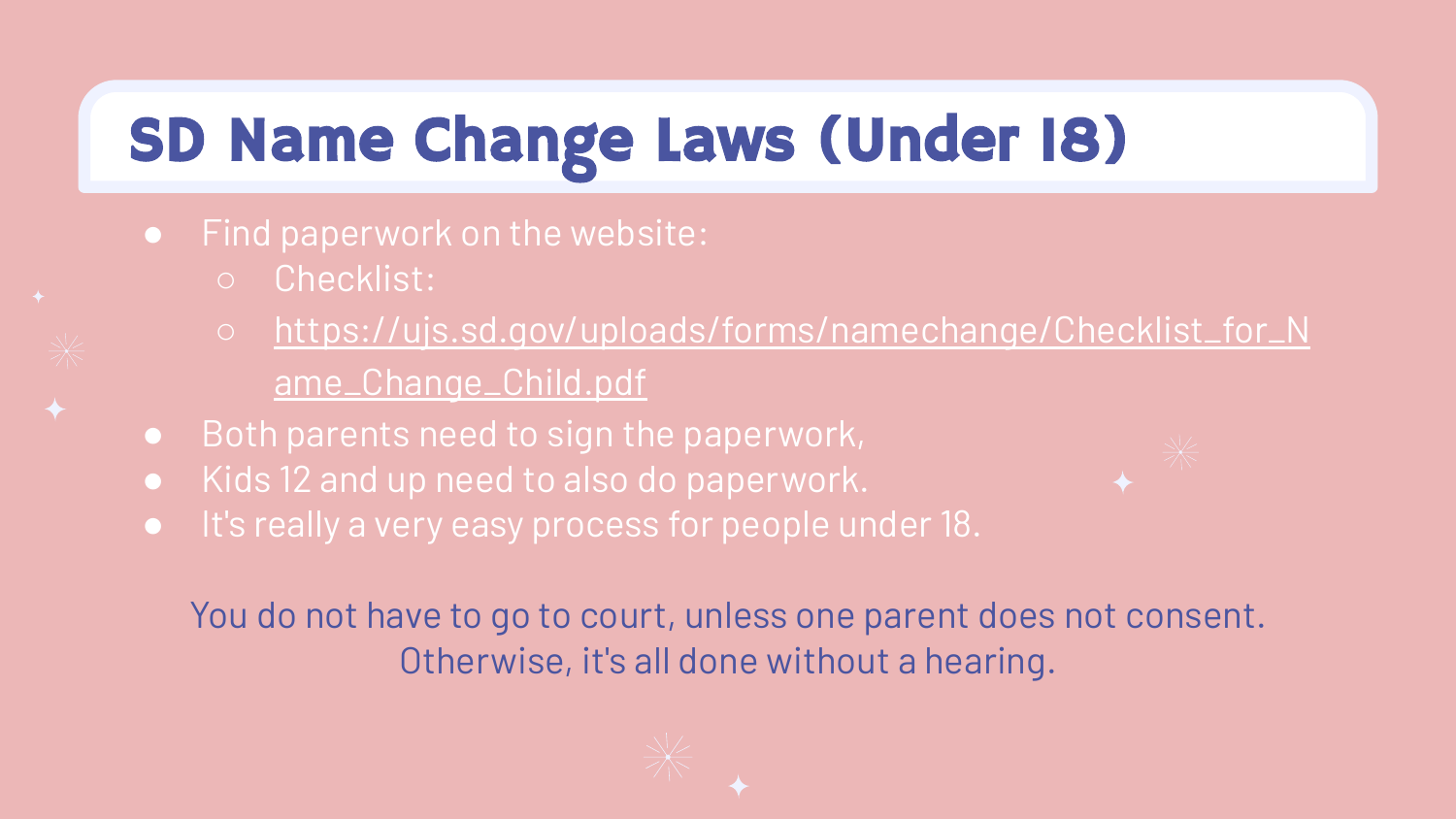#### Verified Petition for Name/Gender Marker Change

#### **What You Need:**

- Include-
	- Original birth certificate
	- Letter from treating physician, (for gender marker change).
		- (More on this next slide)
	- Other supporting info such as proof of residency
- **●** Notice of Hearing
- **●** Affidavit of Publication
- **●** Proposed Orders, ready to go
- **●** You also need to pay in full. It's a different price for each courthouse. So look on the website to see how much you need to bring or send in.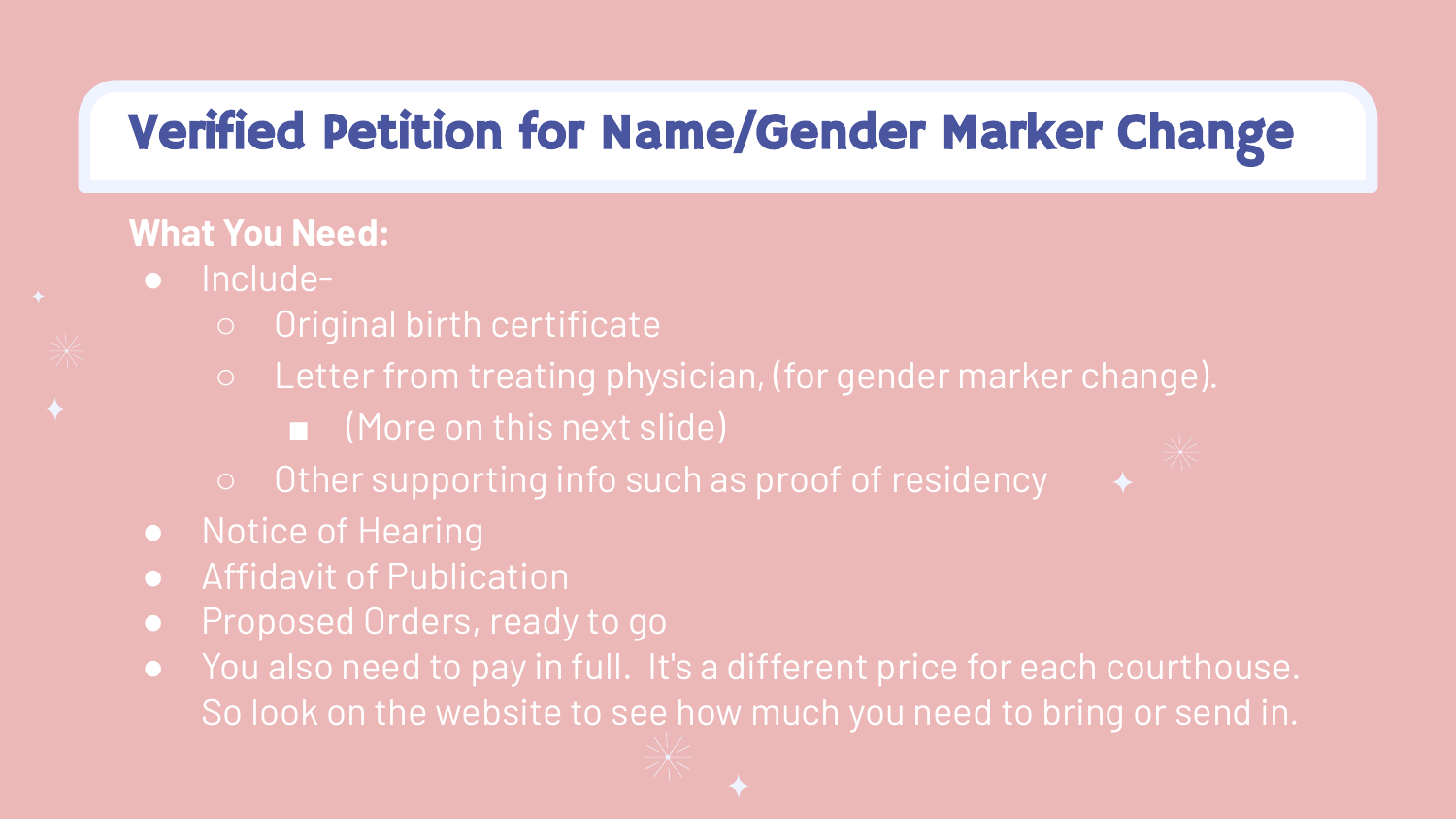## Letter From Treating Physician (Template)

To whom it may concern:

I, Physician's Name, Physician's medical license or certificate number, am the physician of Name of Patient, Date of Birth of Patient, whose medical history I have reviewed and evaluated and whom I have treated for TIME. (or "treated since \*DATE\*

Name of Patient is in the process of transition to GENDER, and has had appropriate clinical treatment for legal document change to be appropriate at this time.

I declare under penalty of perjury under the laws of the United States that the foregoing is true and

Signature of Physician Typed Name **Address** Telephone Number Date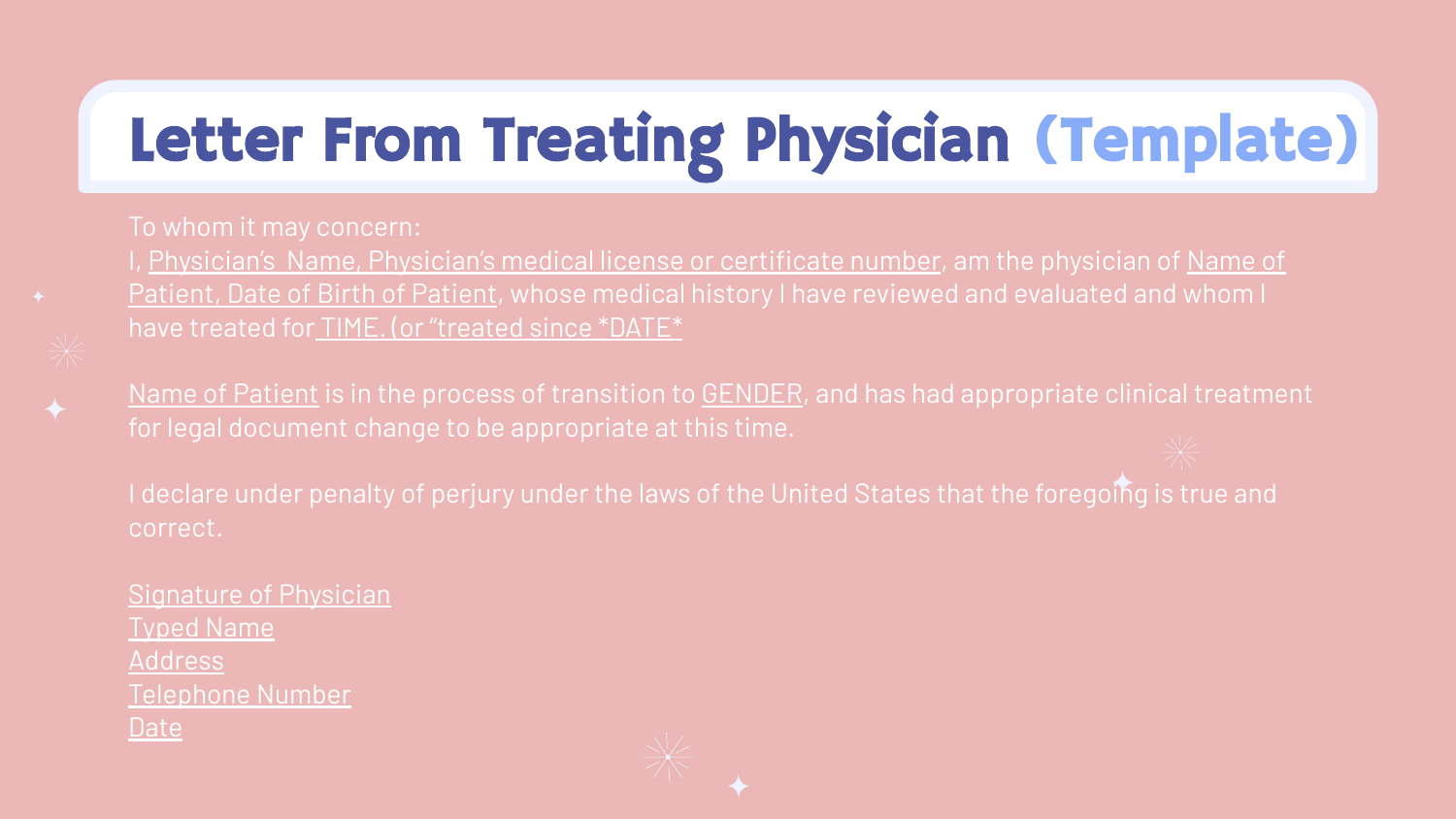## Obtain a court-ordered name/gender

#### Acquire Multiple Copies

driver's license and other documents.

#### Starting Next Steps

#### Sealed Case

 $\frac{1}{2}$ 

Ask for your case to be sealed if you are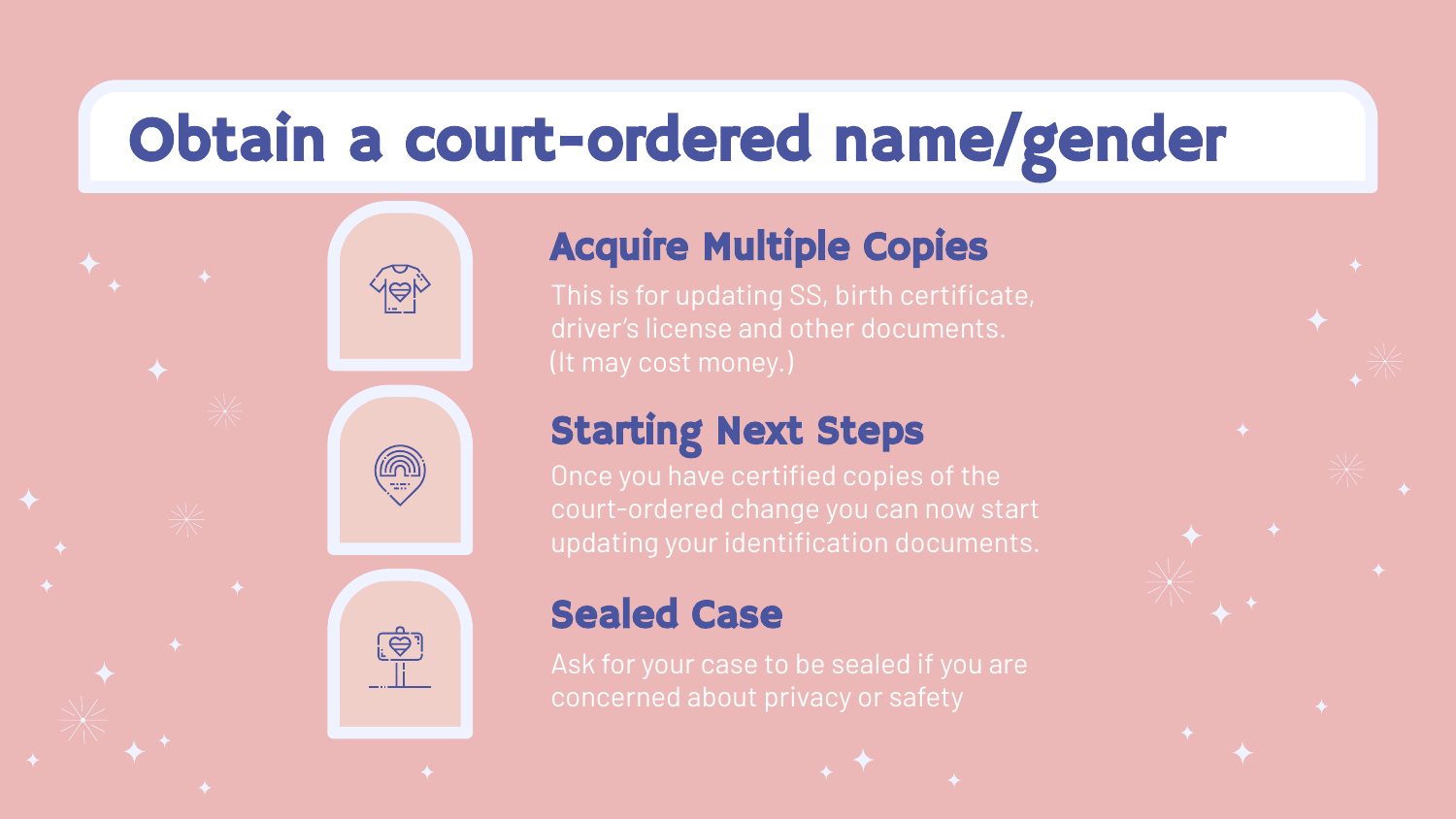## **Documents**



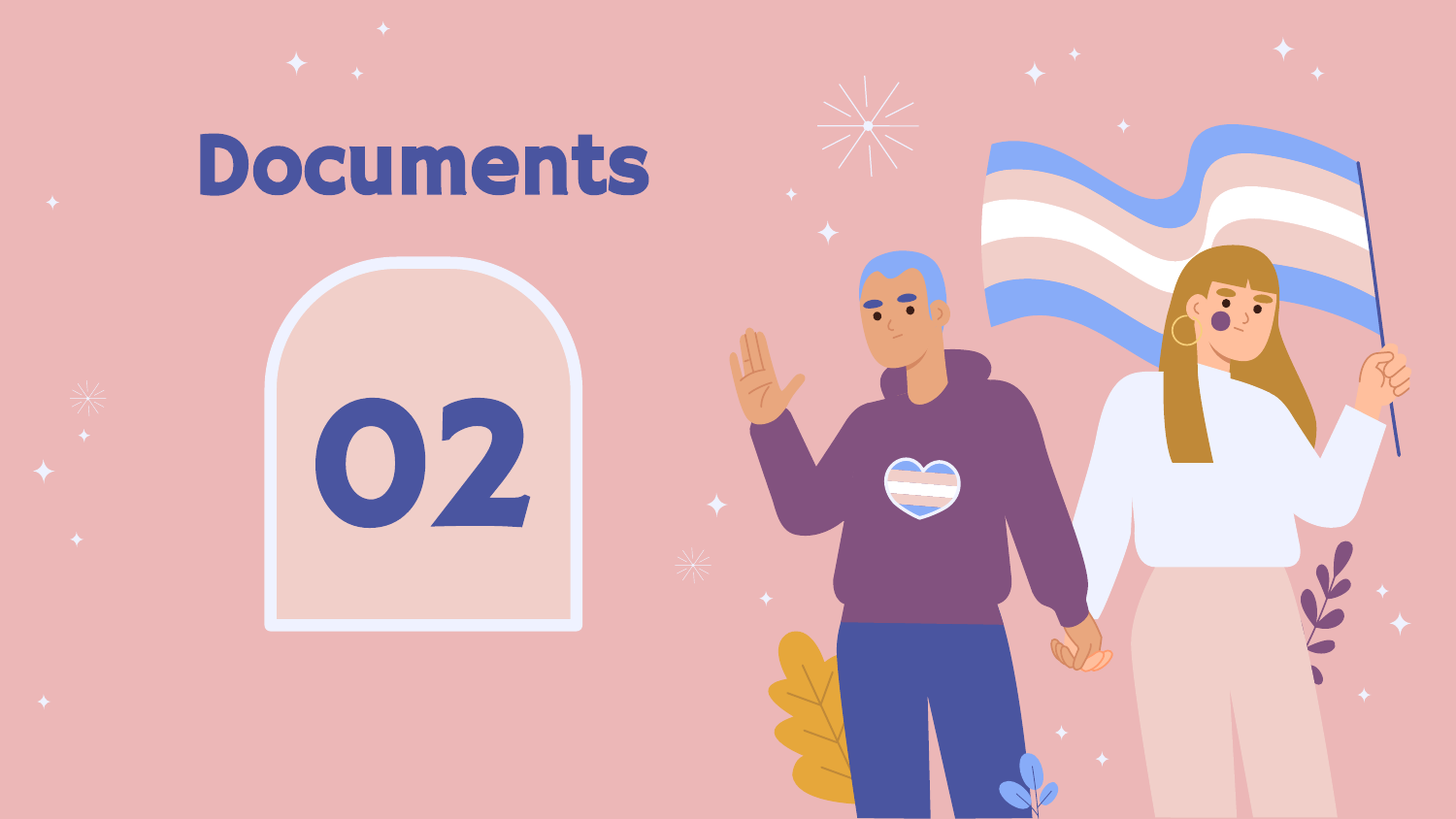## Identification Documents

#### Social Security

Records





#### ID/Driver's License

State ID or Driver's License Vehicles



#### Birth Certificate





#### Updated Passport, Etc.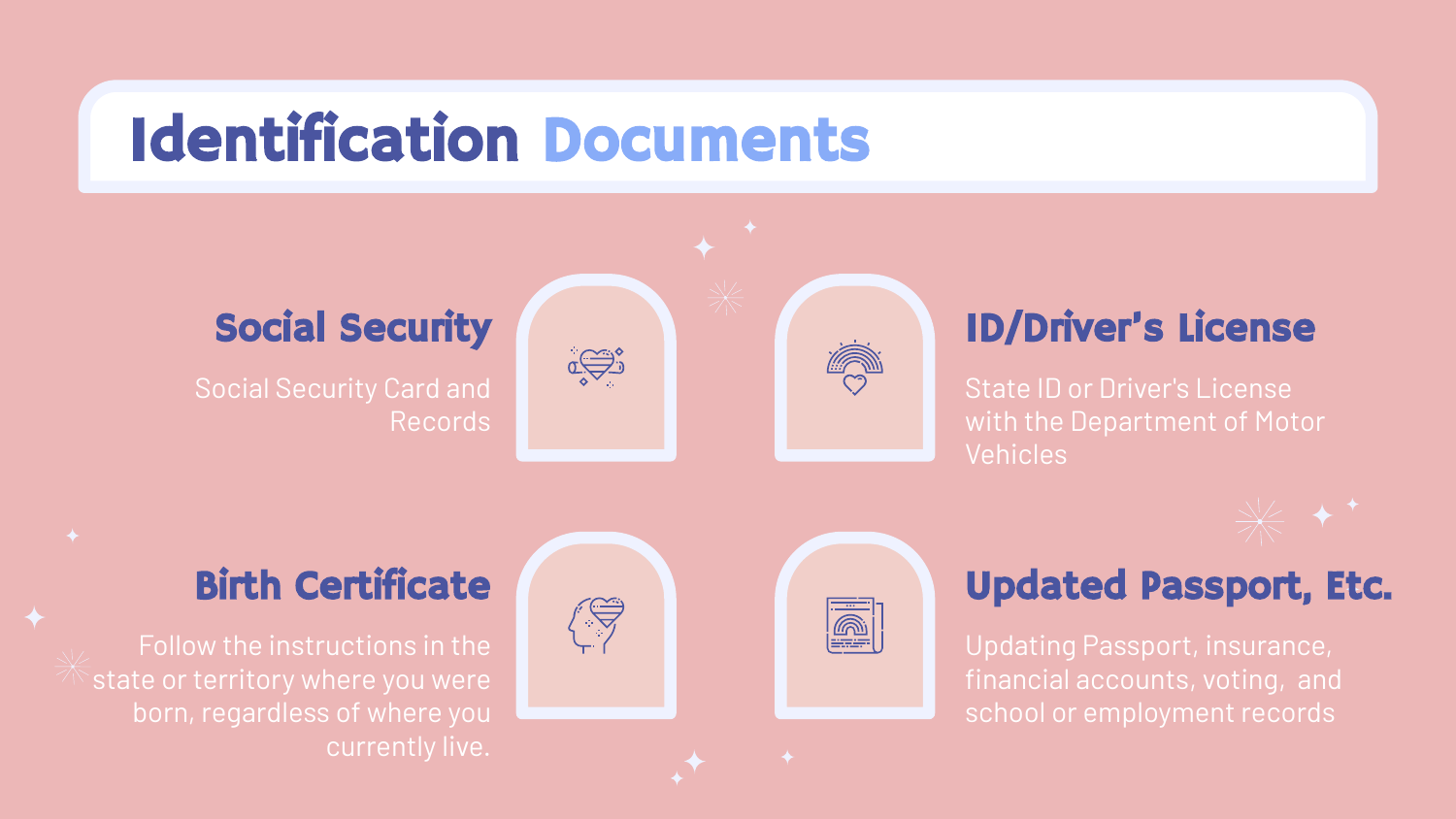## Social Security

Locate the nearest Social Security office (secure.ssa.gov/locator)

- **●** If changing your name bring a certified copy of your name change order.
- If changing your gender, bring proof of transition using one of the following:
	- **●** A valid 10-year passport showing your updated gender
	- **●** A birth certificate showing your updated gender
	- **●** A court order recognizing a change of gender
	- **●** A signed letter from a doctor on letterhead showing appropriate clinical treatment



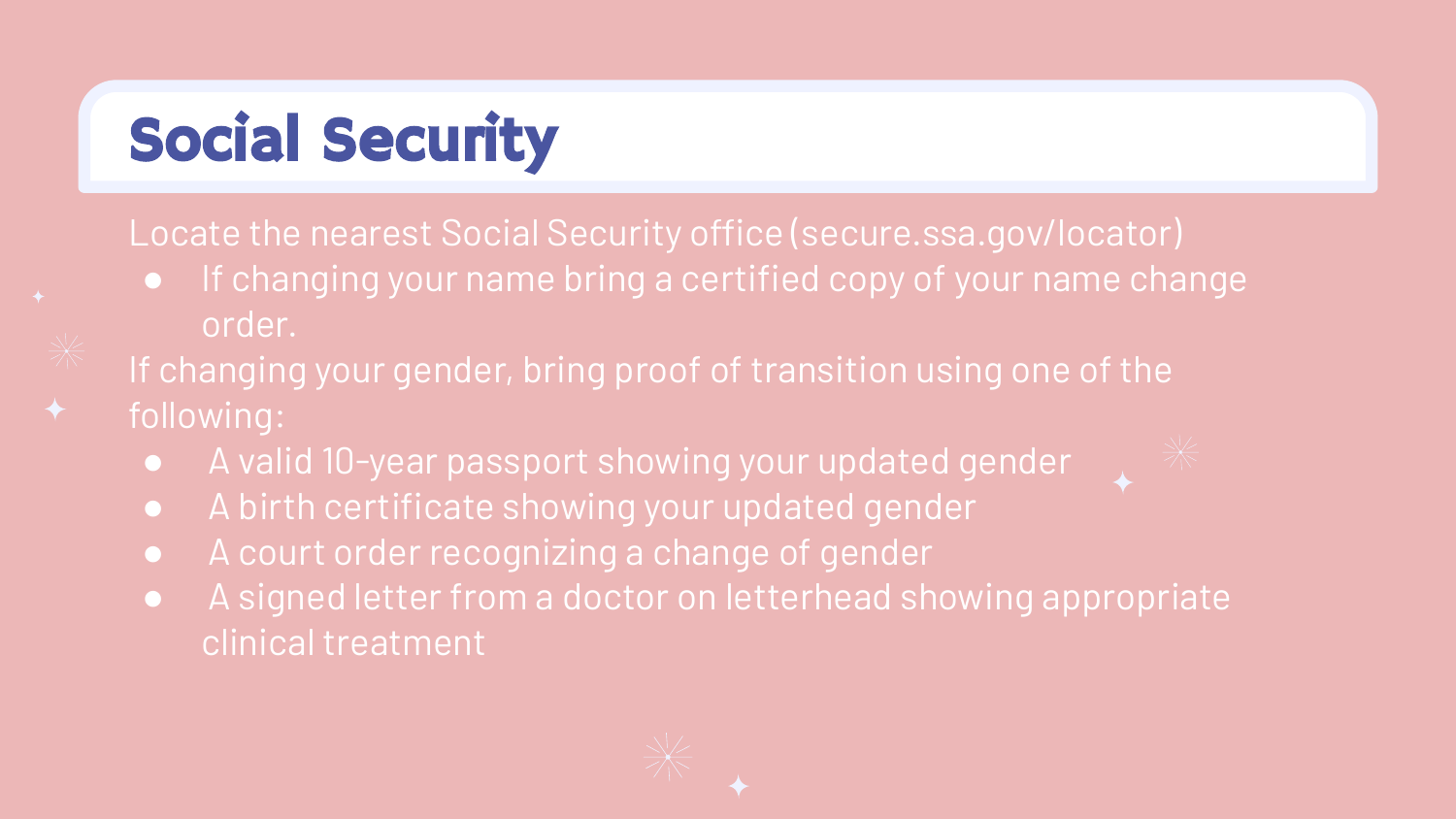## State ID or Driver's License

To update name and/or gender on a South Dakota State ID or driver's license you must submit in person:

- **●** A document demonstrating the name change, such as a birth certificate, passport, or court order
- **•** A court order certifying the gender change or a signed affidavit from a licensed physician certifying that the applicant's gender has been medically altered.
- **●** Other necessary documents that DMV requires such as proof of residency, etc.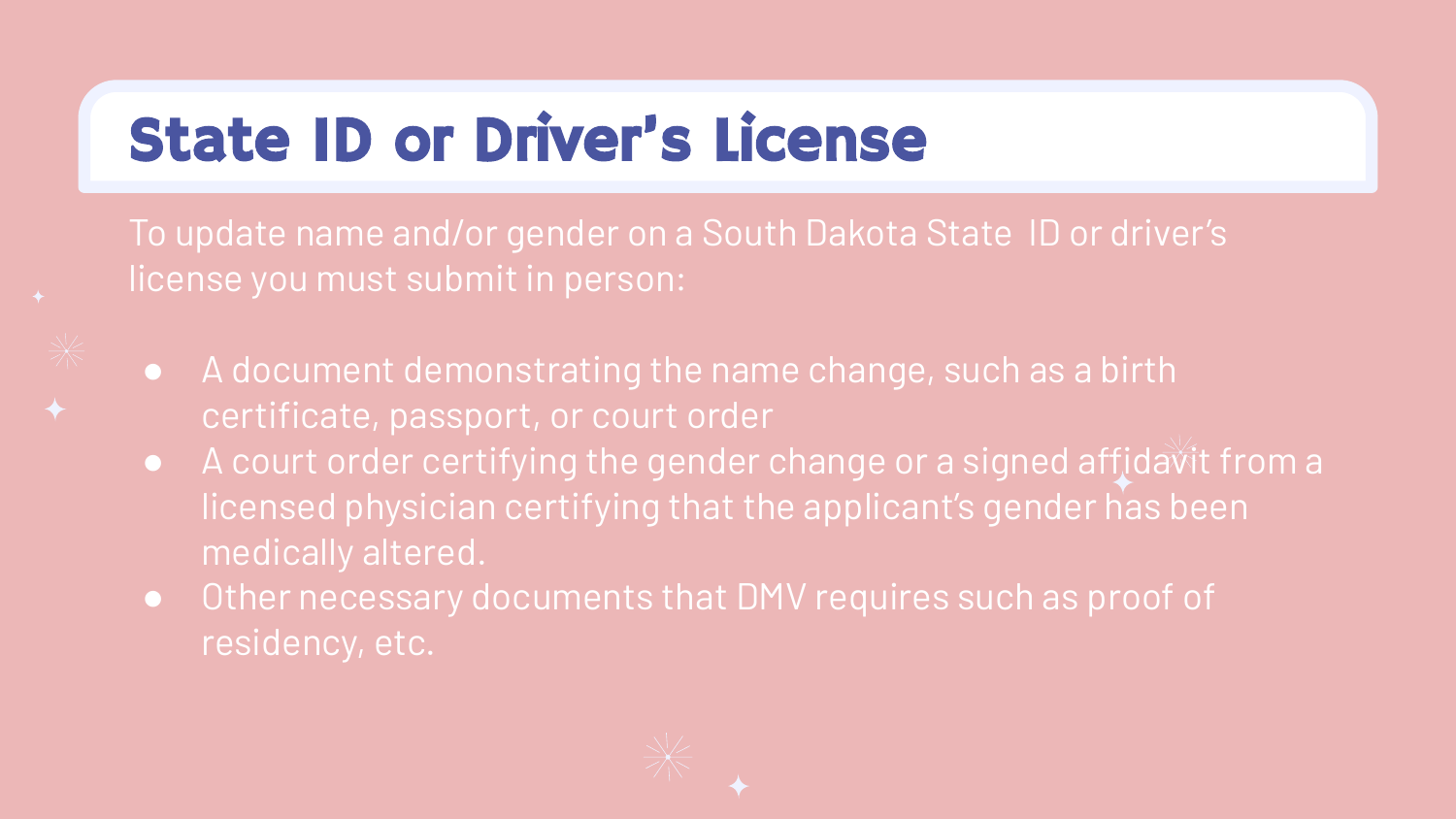## Birth Certificate

For updated birth certificate you will need to follow the instructions in the state or territory where you were born, regardless of where you currently live

To apply for an amended birth certificate the applicant should submit:

- **●** An Application for Birth Record <https://doh.sd.gov/documents/Records/StateApplication.pdf>
- **●** A copy of applicant's photo ID
- **●** A certified copy of a court order changing the legal name and/or gender (sex) of the applicant. The court order should specify that a new birth certificate should be issued.
- **●** Payment of the applicable fees to the Department of Health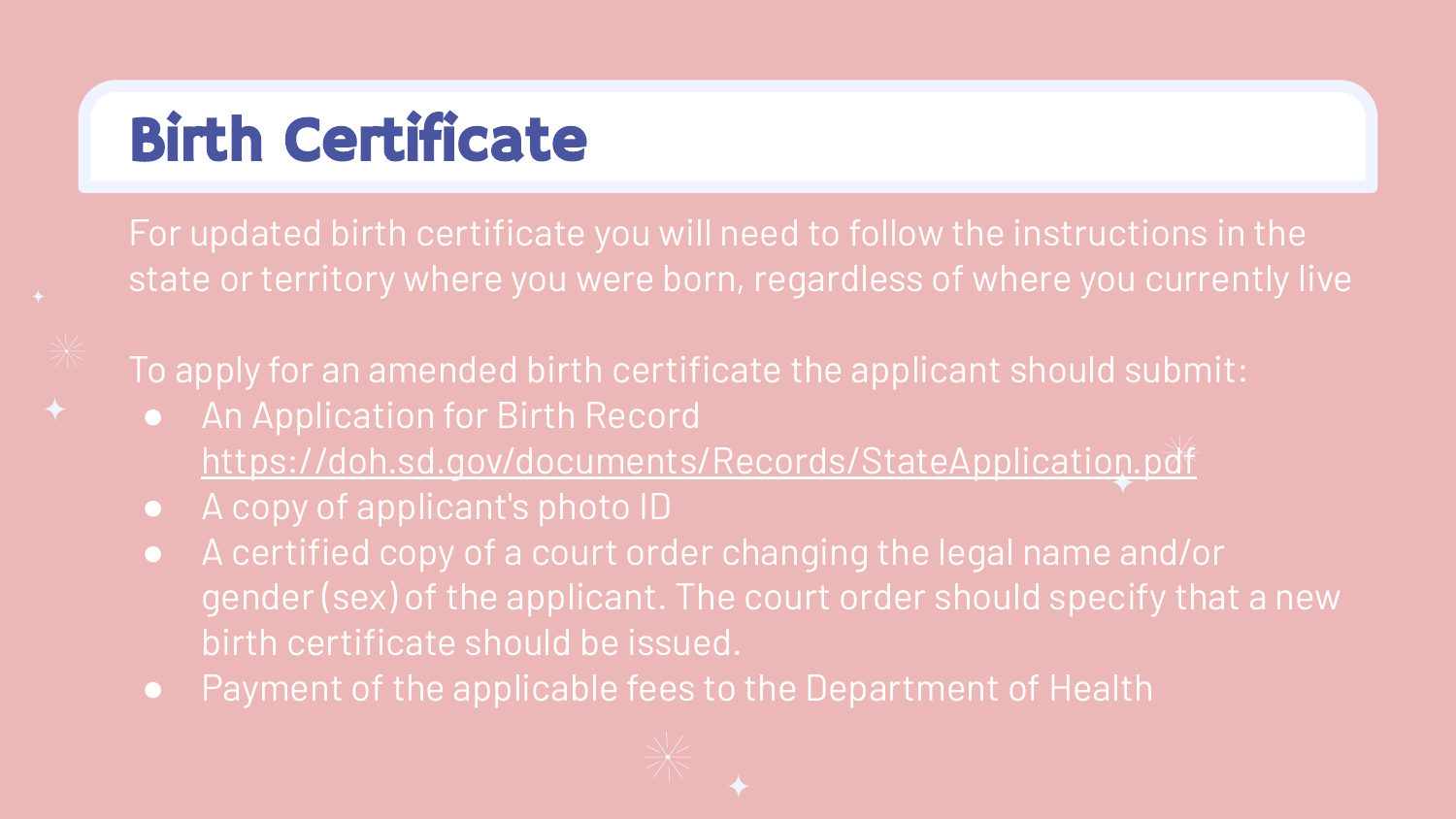## Birth Certificate Applications

**Applications should be sent to:** Vital Records 221 West Capitol Ave Pierre, SD 57501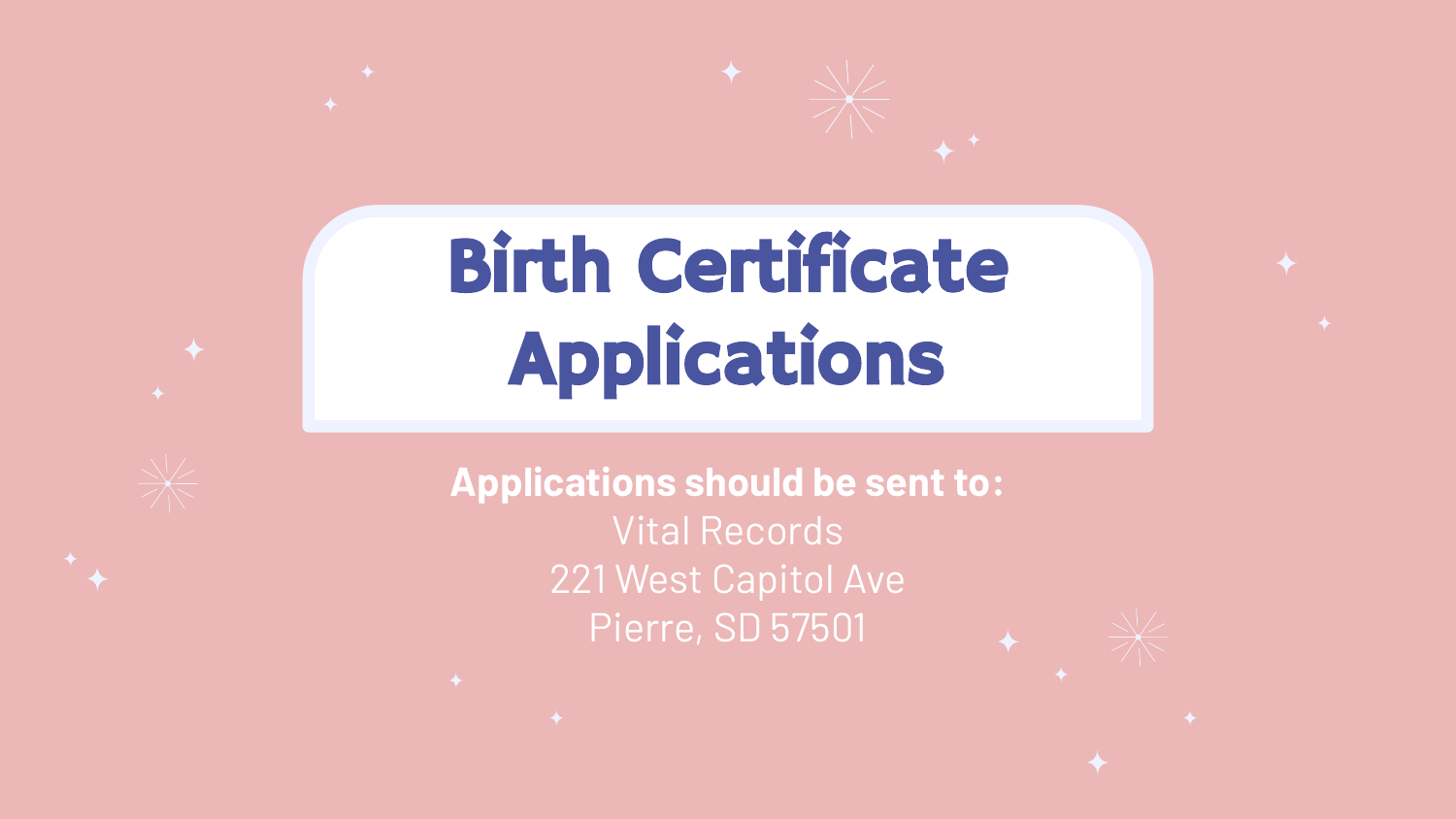## Birth Certificate (Amended)

#### The Two Methods to Amend Birth Certificates

- **1.** An Affidavit of Correction
	- a. Name and gender (sex) changes generally cannot meet the strict requirements for affidavits by correction
	- b. This is because there is a strict time frame for a correction
	- c. And because it is difficult to show that it was an erron from the start
- **2.** A Court Order
	- a. Identifies the information needing to be changed
	- b. List the **incorrect data** as stated on the certificate
	- c. List the **correct data** as it should appear
	- d. This will need to be clearly in the petition as well as the court order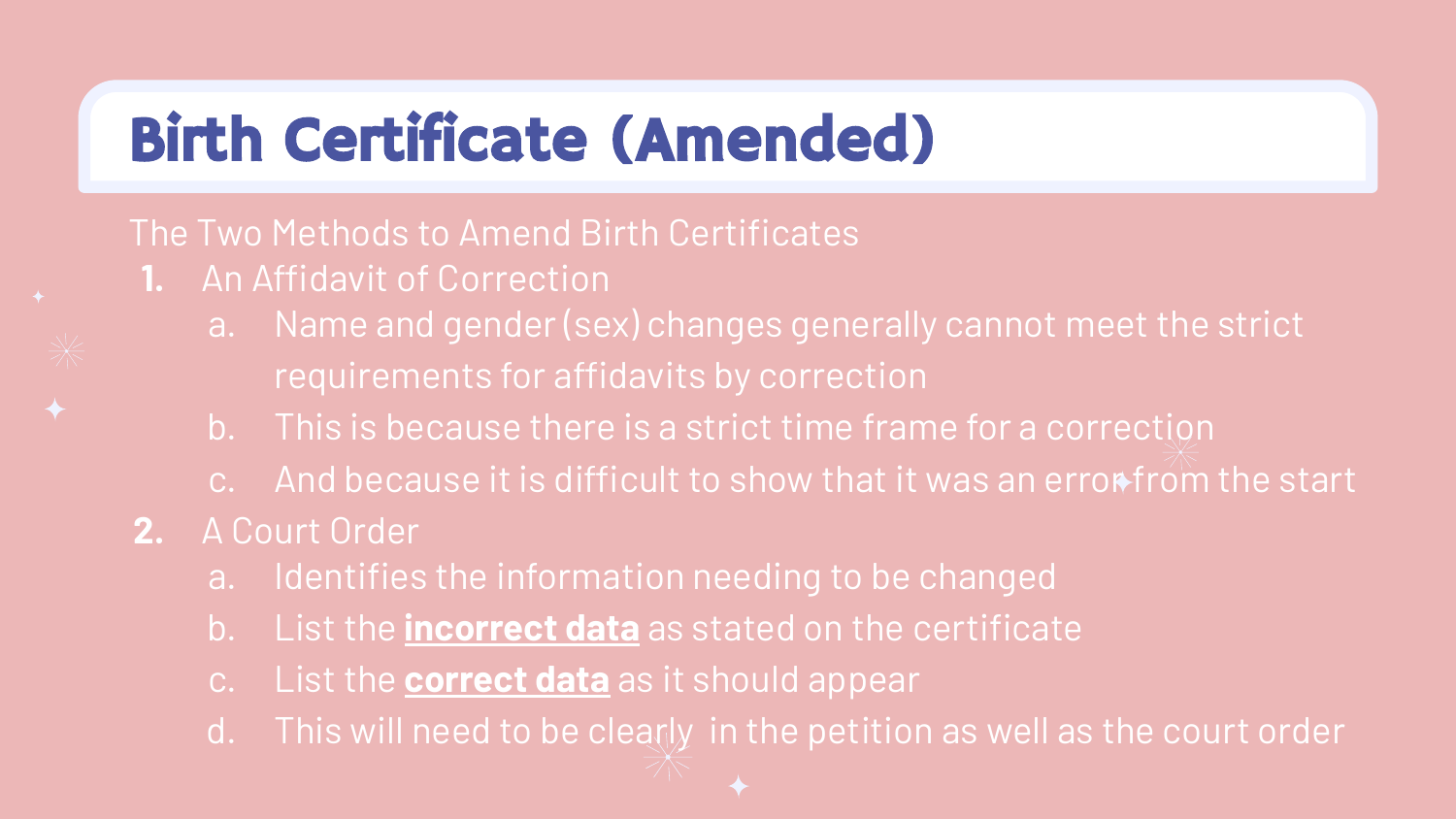## Amended continued:

- **●** Currently DOH regulations do not define the "incorrect data" requirement
- **●** The DOH currently believes that a person who has transitioned to a different gender **DOES** satisfy the "incorrect data" requirement.
- **●** In SD, there is a disconnect between judges orders and Dept of Health (DOH). Instead of the words "Gender Marker", the word needs to be "Sex" on the birth certificate, as in SD "gender marker" is not recognized by DOH.
- **●** It is very helpful to have a lawyer involved to get the "sex" corrected on birth certificates.

We have some judges in South Dakota who will honor it, and some who will not. You do not get to choose your judge.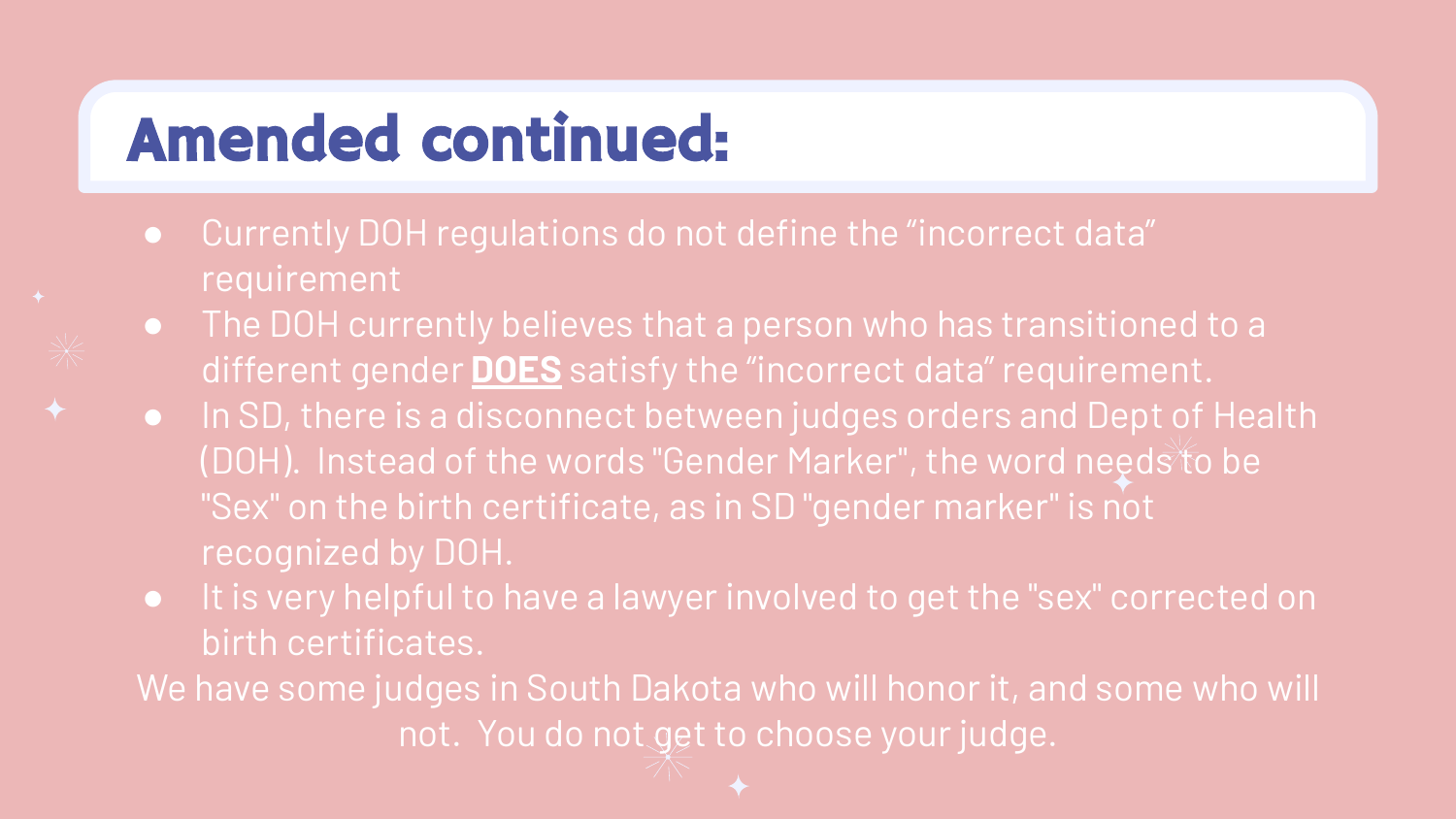## "Marked as Amended"

To have an amended birth certificate appear as if it is the original

- **●** You want to be sure that your amended birth certificate does not have any markings that state "amended" so that it does not leave a opportunity for people to question what was amended.
- **●** Be sure your petition and the court order say that the certificate NOT be "marked as amended," and that the original birth certificate be sealed.

**\*They will automatically do this with new birth certificate but they will not automatically do this for amended birth certificates.\***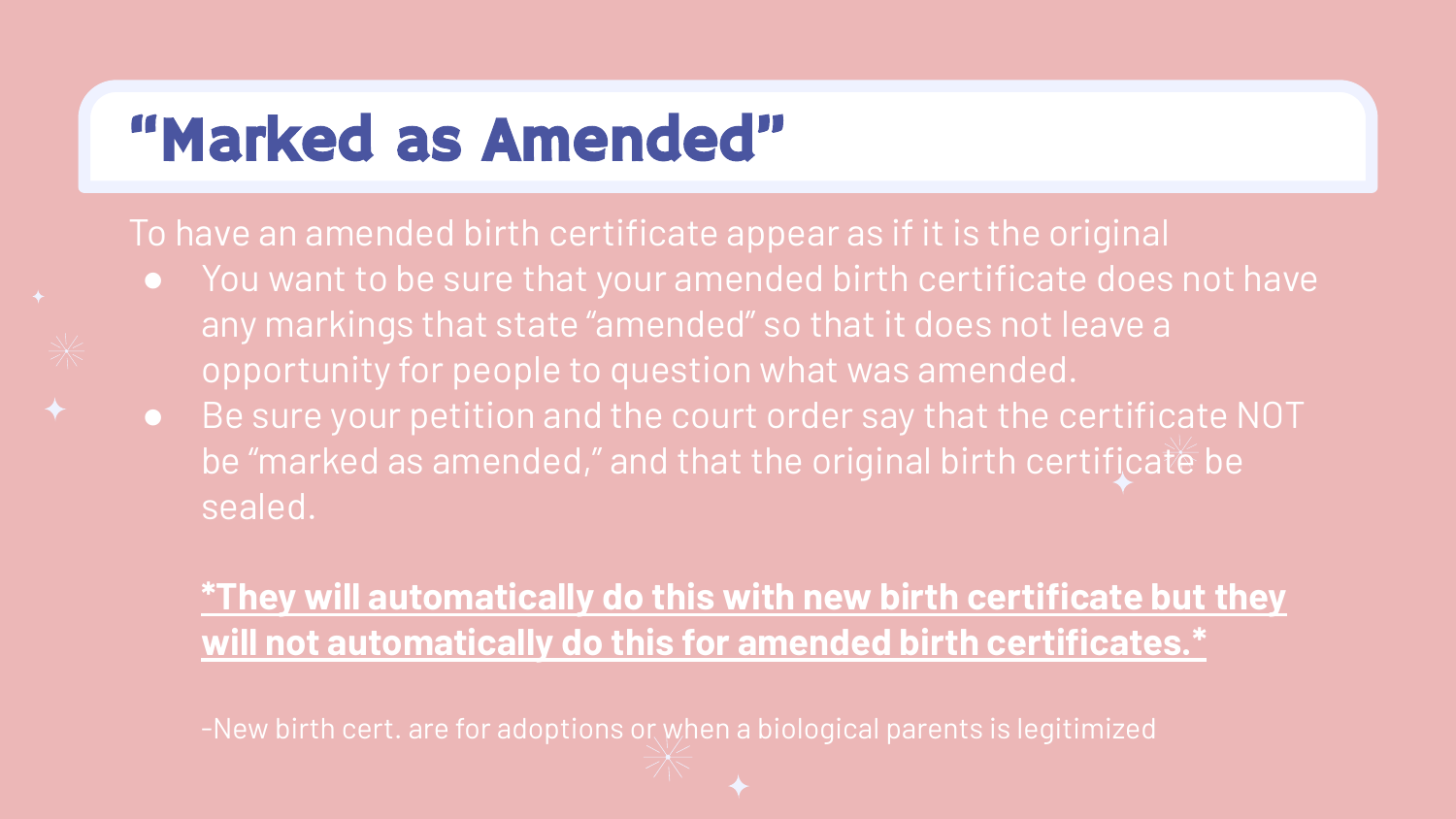## Passports

When you already have a valid Passport, you may submit a Passport Renewal Application to change your legal name/gender marker on the passport by mail. You will need to complete and submit:

- **●** Court Order for Name Change (certified copy showing a seal and officiate/judge signature); or your the letter from your treating physician
- **●** Fee (See Department of State Passport Fees for cost).

Starting on April 11, U.S. citizens will be able to select an X as their gender marker on their U.S. passport application, and the option will become available for other forms of documentation next year.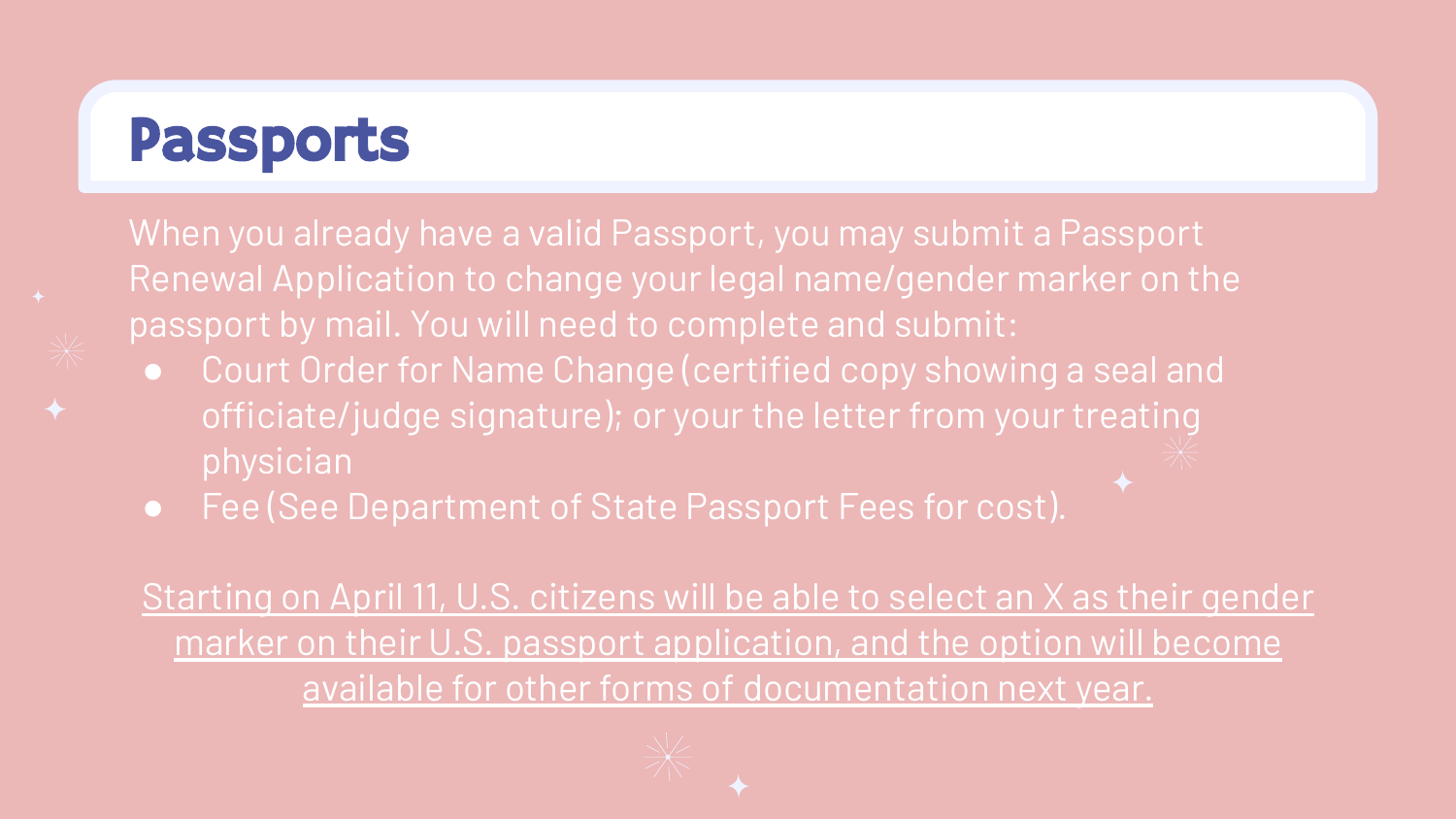## Passports Cont.

- **●** The federal government recognizes that transgender people need ID's that match their gender identity, even without their birth certificates changed.
- **●** Many trans people do not update their birth certificate gender marker because it's so complicated and it could go either way. It's much easier to just take a letter from your physician to the passport location and to the DMV and get the correct documents.
- **●** When you're getting a new job, they ask for your birth certificate or a passport.
- **●** So much easier to get a passport than a gender marker change. Plus, then you can travel abroad!

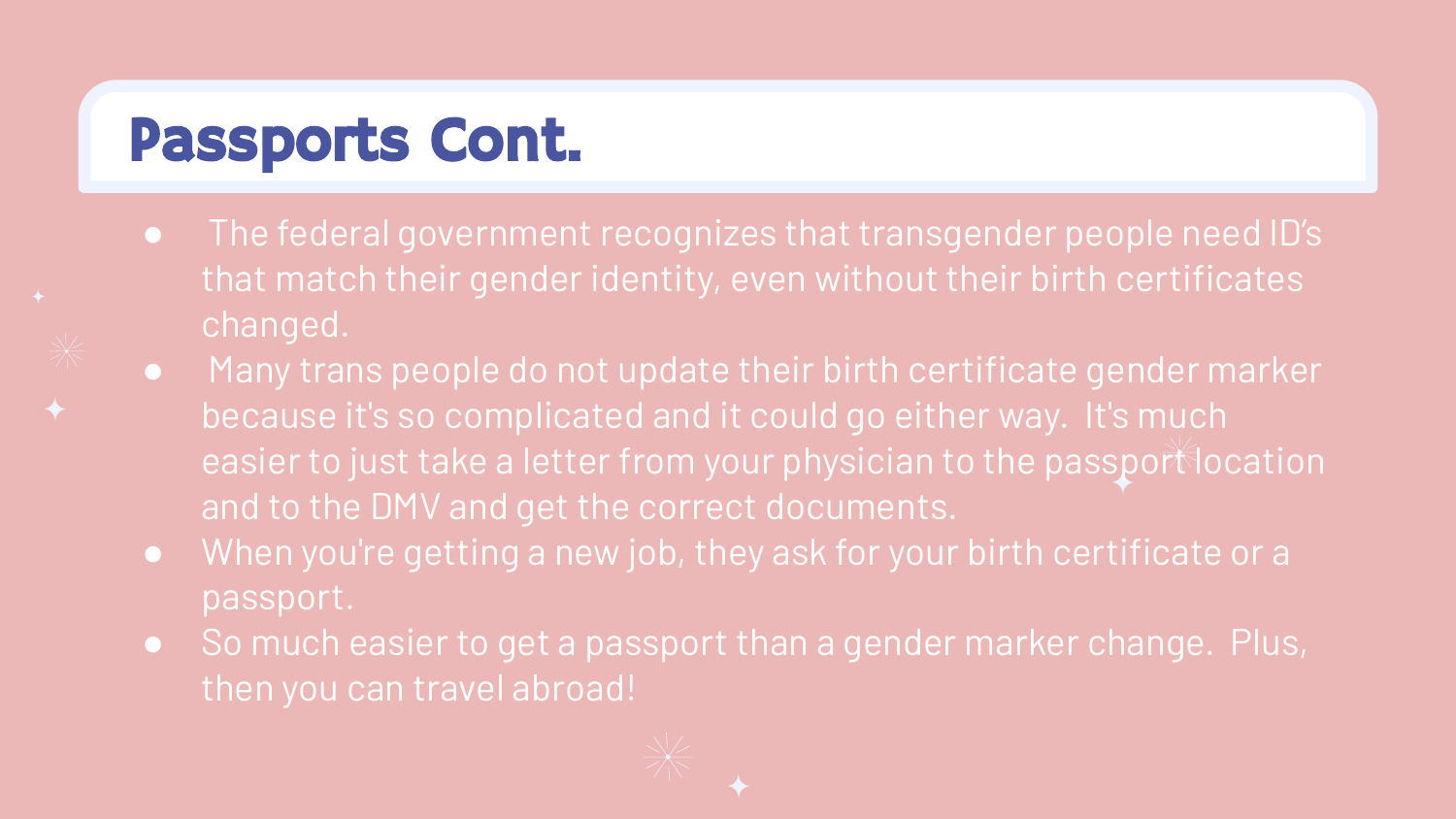## Updating Voting Records

#### Voting Records

- **●** NOTE for anyone who changed their name after registering to vote: contact the county auditor to make sure dead name is removed or merged.
- **●** South Dakota requires photo ID while voting (driver's license or non driver ID card / U.S. government photo ID / U.S. passport / U.S. Armed Forces ID / Current student photo identification card from a South Dakota high school or South Dakota accredited institution of higher education / Tribal photo ID)
- **●** Know your rights:<https://transformthevote.org/voting>
- **●** If a voter does not have a photo ID, they can sign a personal identification affidavit. The voter will then be given a regular ballot.

Make sure your name and address on your voter registration matches your name and address on your ID by the election. But don't worry if your gender identity or gender presentation doesn't match your name, photo, or gender marker, as that is not required by law.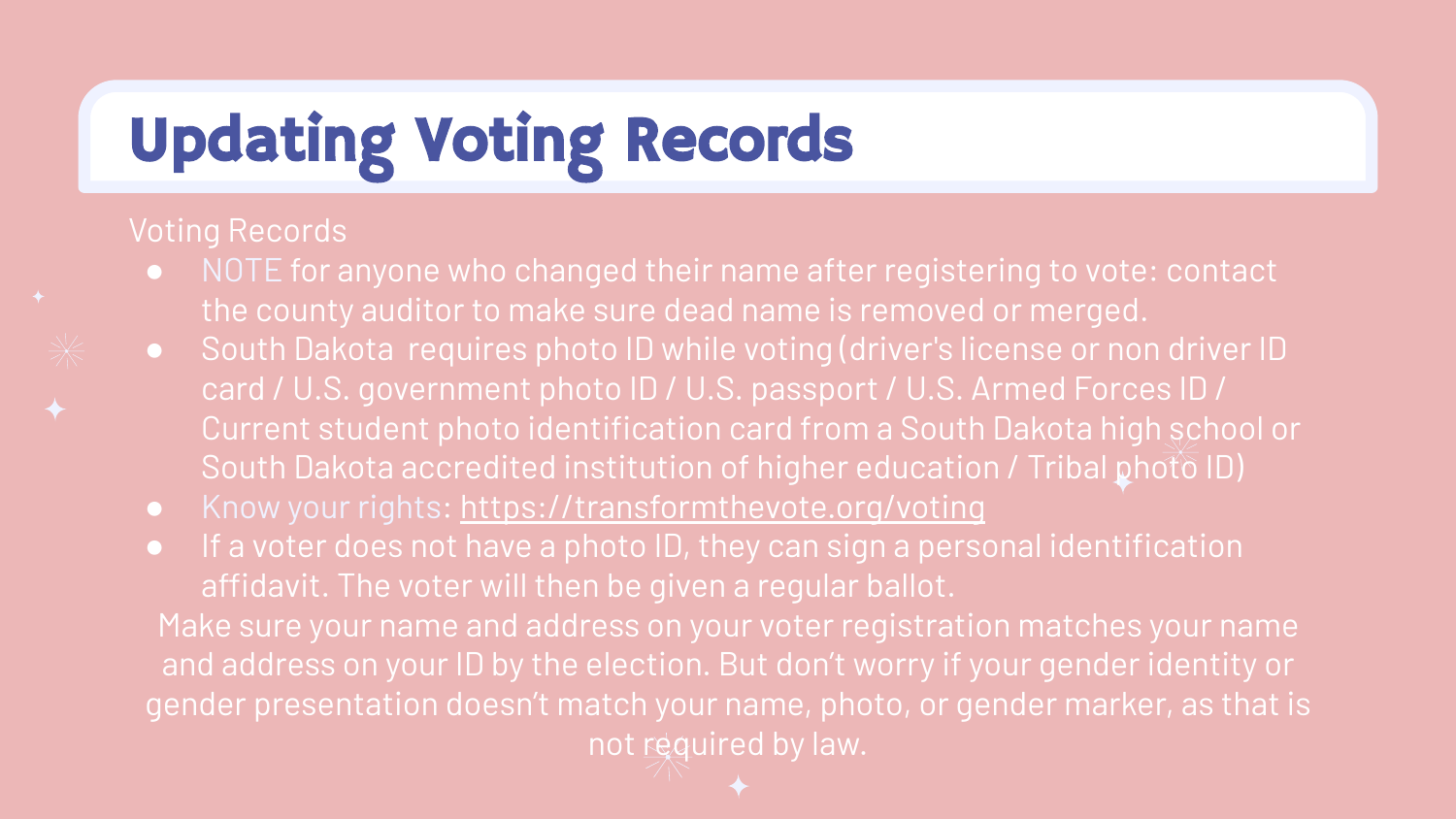## Updating Other Records

Update insurance, financial accounts, and school or employment records

- **●** Typically, you will only need a copy of your name change court order, as many of these documents do not show gender.
- **●** Update your name on bank accounts, credit cards, and other financial records.
- **●** Update the name on your health, car and home insurance plans if applicable.
- **●** Update your name on any other IDs or records.

**\*The processes for updating school and workplace records may vary\***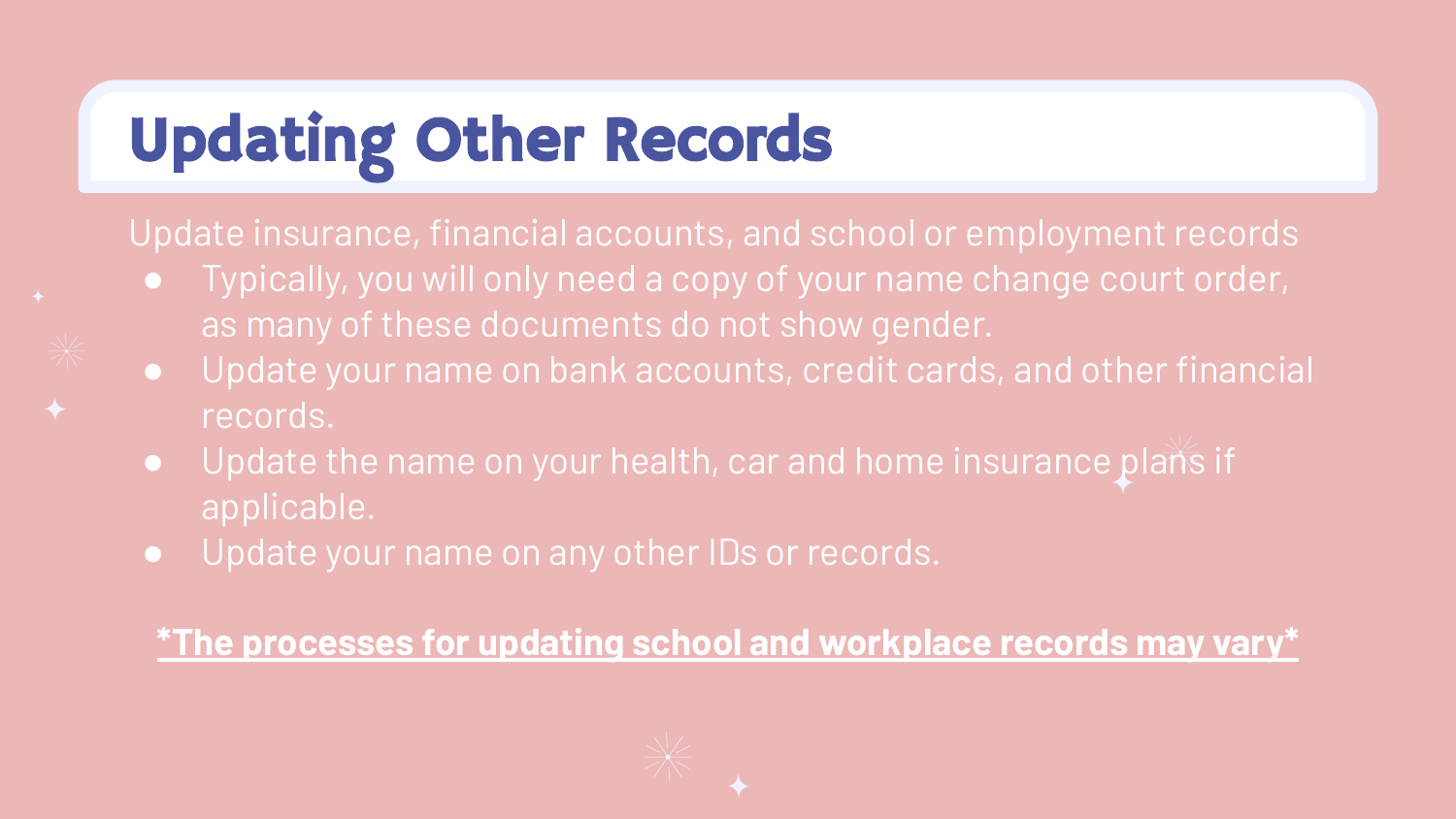## Process Order

 $\overline{111}$ 

03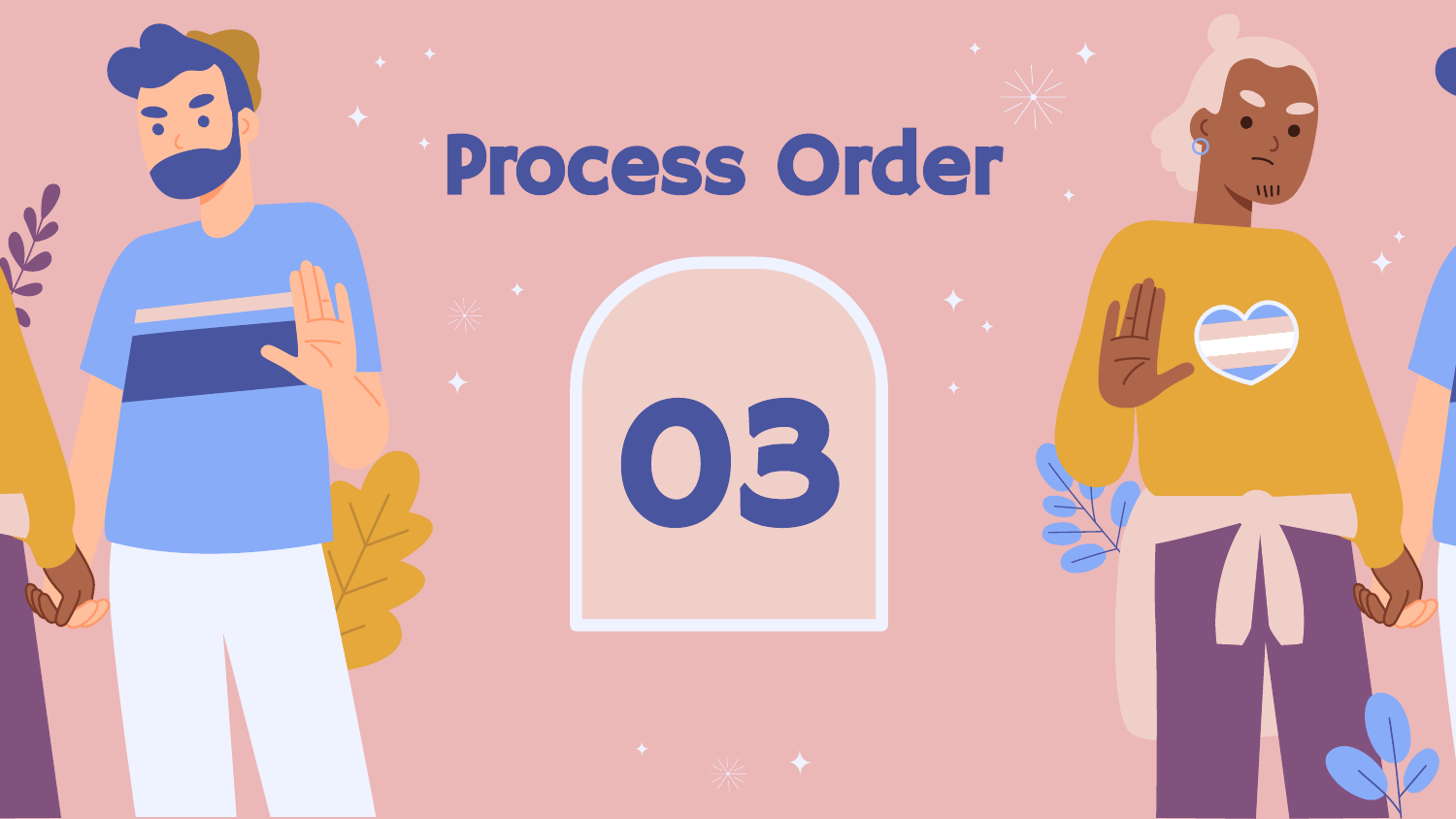## Process Order (Typically looks like this…)

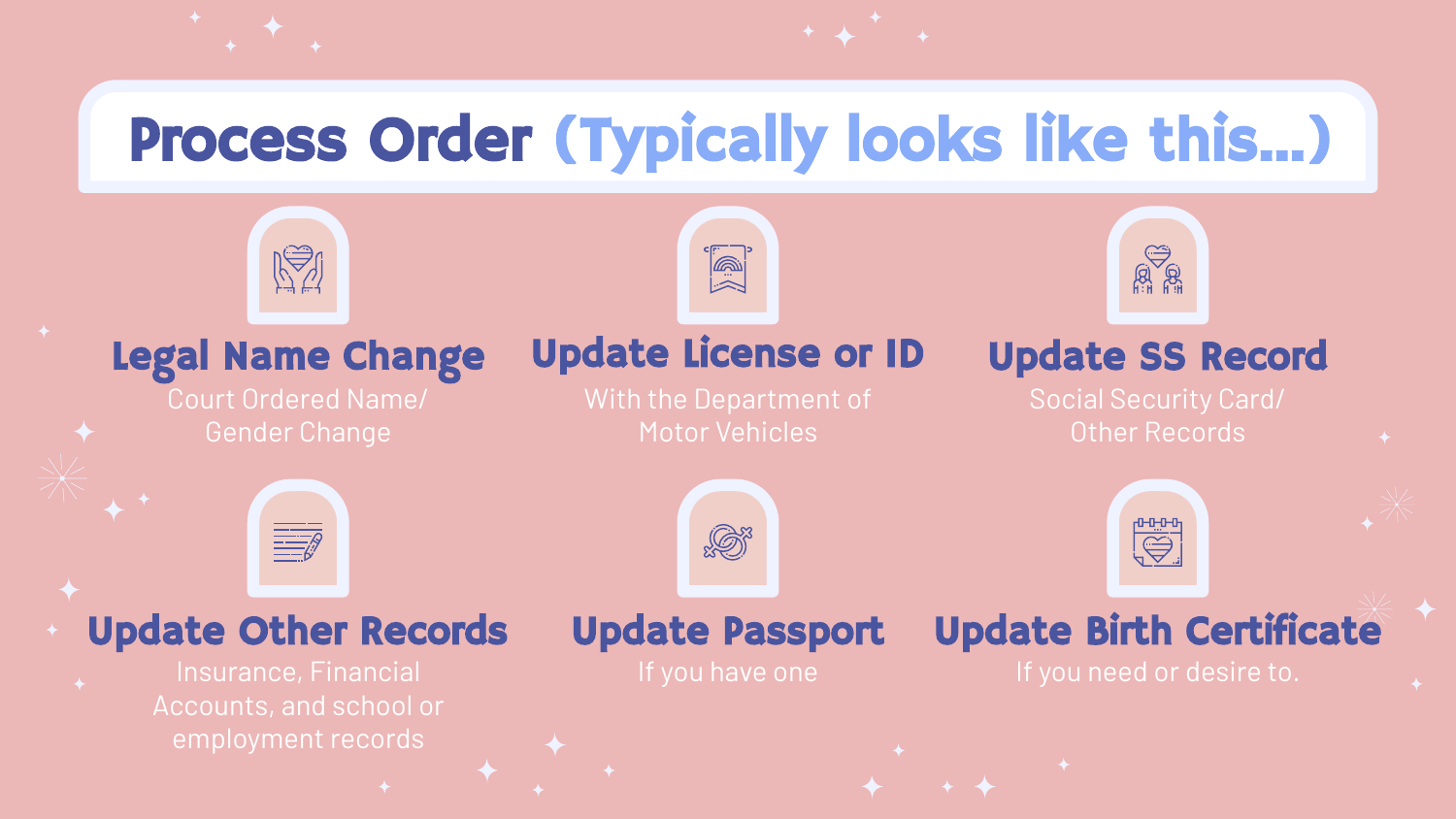## Resources?

**\*If you are in need of physician or attorney referrals that are trans welcoming, let us know and I will get you a referral list!\***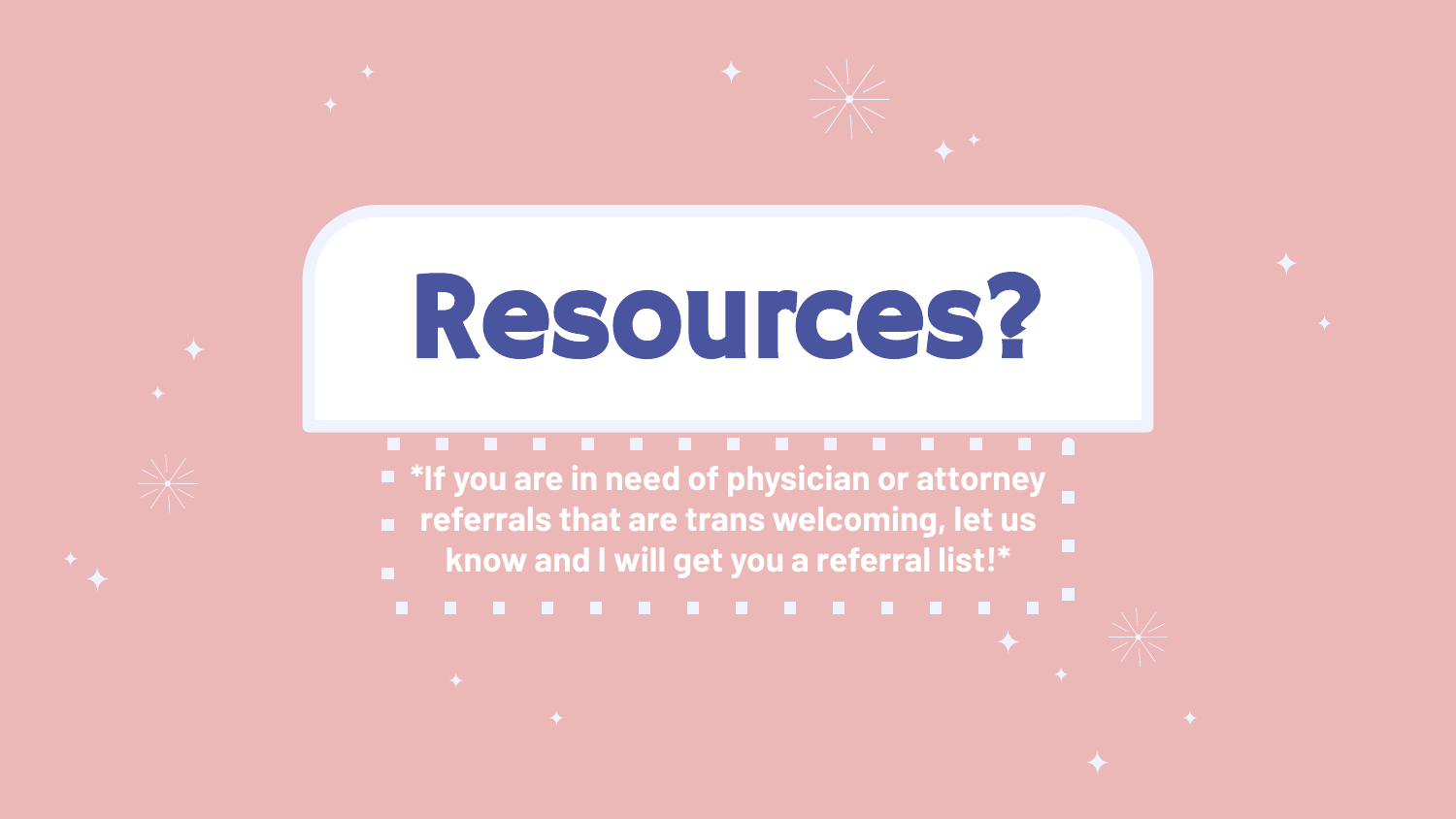**"Whether you're transgender or not, most of us get to a point in our lives where we can no longer lie to ourselves."**